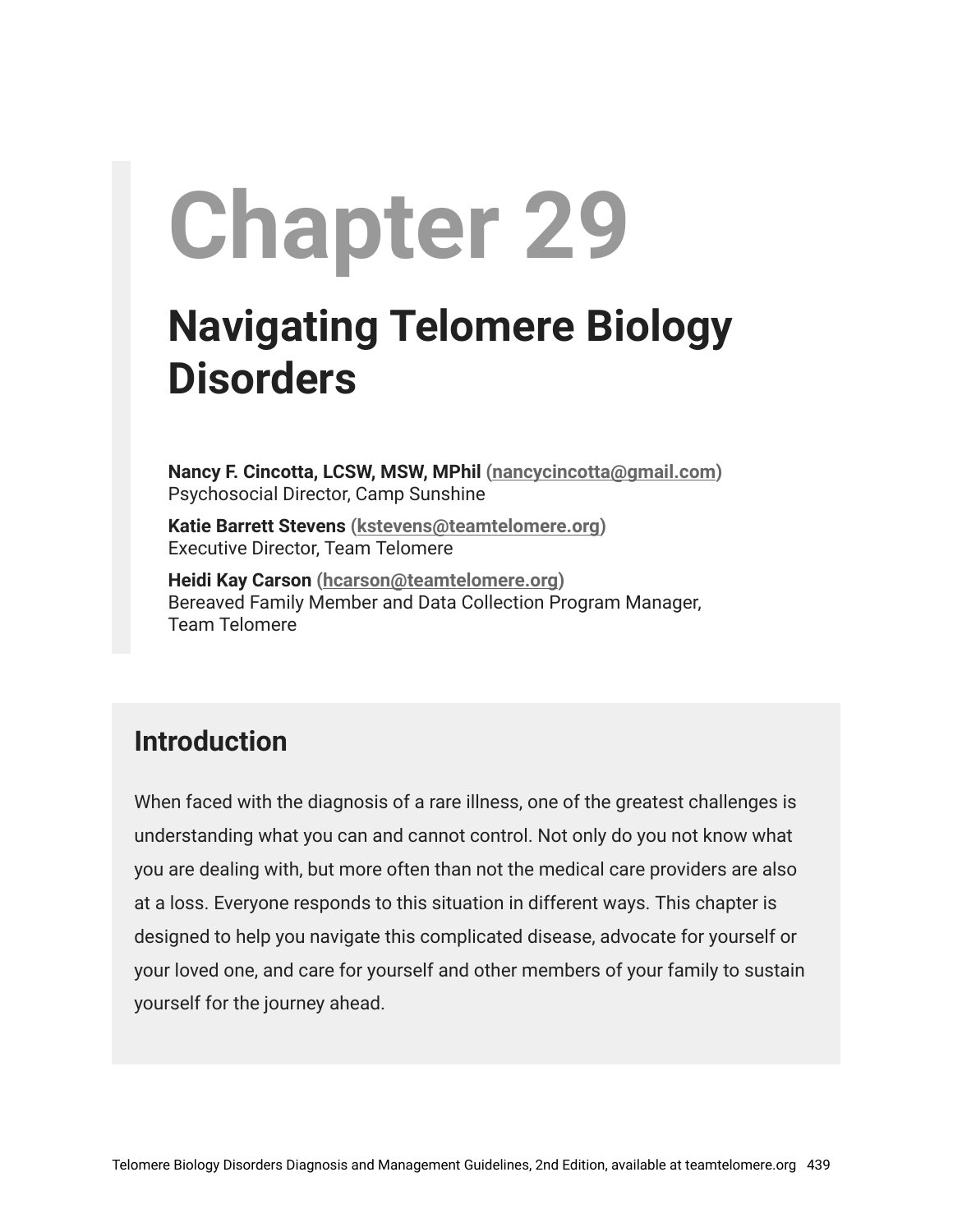*DC is part of my life, but DC does not define me.*

—Young adult with DC

A diagnosis of Dyskeratosis Congenita (DC) or a Telomere Biology Disorder (TBD) comes with a complexity of concerns. Living with a rare diagnosis, with an illness course that is not fully understood and can vary greatly from person to person, is filled with layers of uncertainty. A challenge for many people newly diagnosed with DC/TBD is how to embark on a journey with an uncharted path and few fellow travelers. The ever-evolving scientific landscape and a committed cohort of scientists and clinicians afford hope and great promise for the treatment and management of DC/TBD.

Whether it is regarding the "triad" of DC (i.e., abnormal nails, skin pigmentation, and oral leukoplakia), short stature, bone marrow failure, lung disease, cancer, etc., the clinical characteristics of DC can cause considerable discomfort, require regular attention, and impact one's well-being, self-esteem, and quality of life. Those things that cannot be seen (e.g., low blood counts, fertility issues, liver disease, etc.) may dictate many aspects of the life of a person with DC.

Depending on one's coping style, adapting to an illness with multiple, varied manifestations can create unprecedented anxiety. Not knowing what the road ahead holds can be immobilizing and can create self-imposed limitations. There is the possibility of pulmonary fibrosis, liver disease, cancer, and other life-limiting complications. In addition, the need for bone marrow or solid organ transplantation, or other serious intervention, may be looming. Coping with DC involves learning to adapt to those future possibilities, but not becoming overwhelmed by them. Part of coming to terms with DC/TBD is about acquiring the knowledge to manage the illness, and not having the illness manage you.

When families facing DC/TBD come together, a subtext is revealed: regardless of what is shared in common, there are also many differences. Each person's story is their own,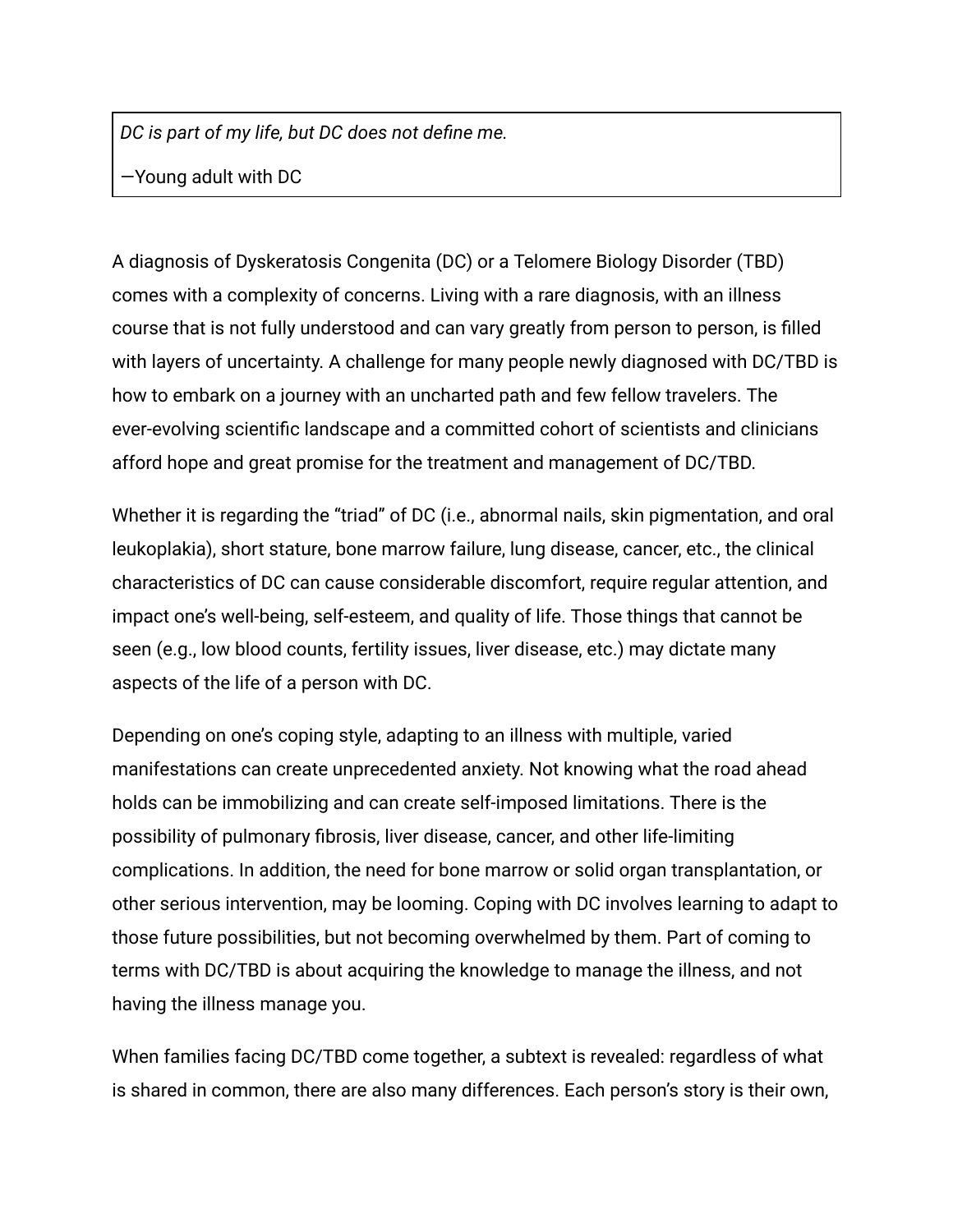adding to the emotional complexity of DC/TBD. There can be comfort in the differences as well. Uncertainty is cumbersome emotionally but also holds out hope as one of its components.

#### **The Emotional Journey**

*When I was diagnosed, I wished it was breast cancer, because it would be something people knew, understood, and for which there were specific treatments.*

— Adult with DC/TBD

Although all life-threatening illnesses can cause an individual or family to feel isolated, isolation is more "prevalent" with less "prevalent" diagnoses. The availability of illness-specific organizations can dramatically change the experience of the illness. Team Telomere is that organization for families affected by DC/TBD.

Team Telomere, formally Dyskeratosis Congenita Outreach, was started in 2008 when researchers from the National Institute of Health, including Dr. Blanche Alter and Dr. Sharon Savage, brought together patient families for support and to help research move forward. The premise, set by our founder Nancy Cornelius, was that no one is ever alone. In the years since the forging of the organization, the mission has always remained consistent.

Individuals living with chronic, life-limiting illness develop different coping styles. One can be proactive, coping assertively by choice. For example, one can choose to compensate for limited knowledge about DC/TBD by seeking out all possible relevant medical information. This style may not work for everyone. Some people may choose to know less, managing things as they happen; others may try to ignore the illness altogether. Some will choose to identify someone in their life to become the "keeper" of the most up-to-date clinical information.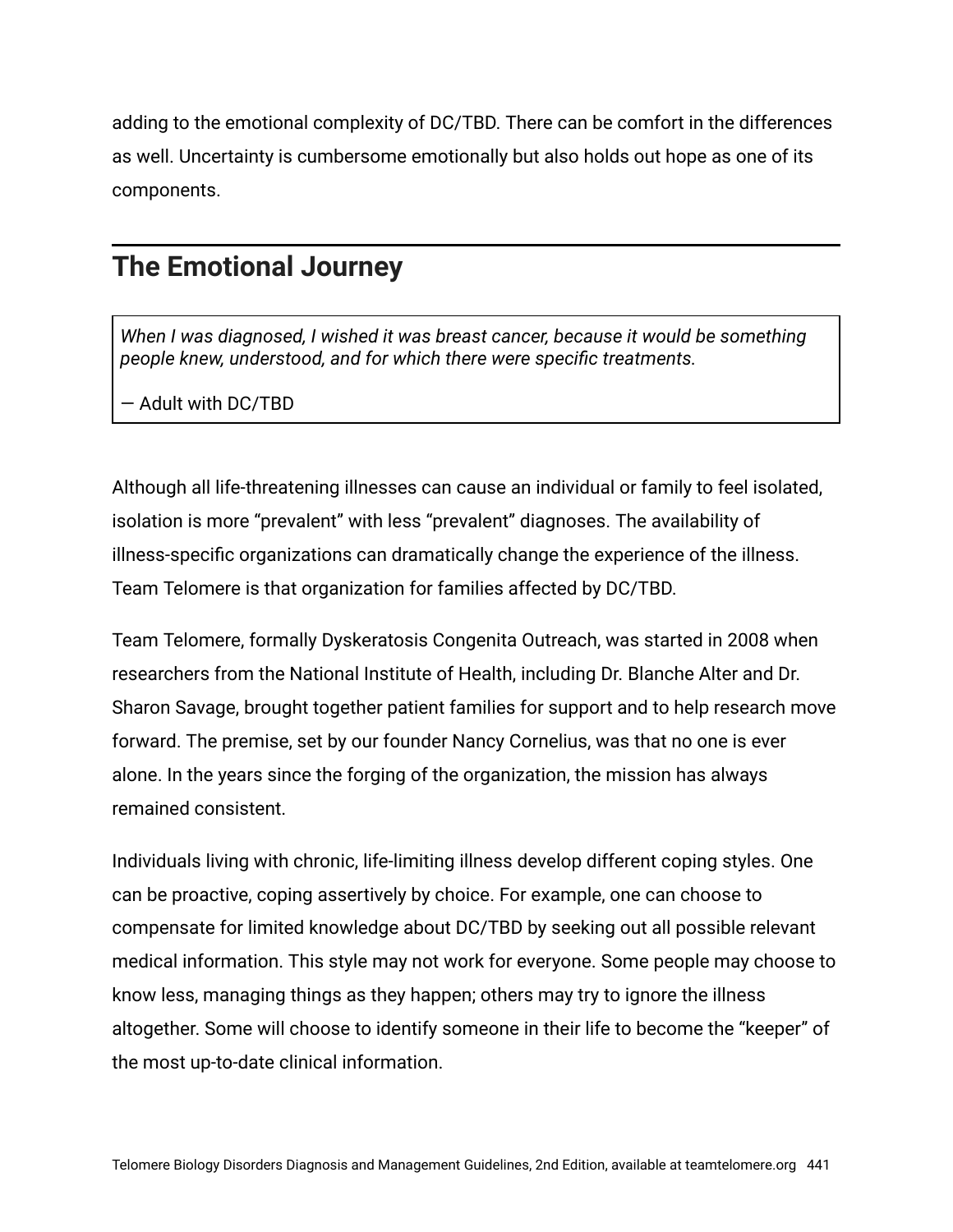The type of "information seeker" you are will influence how you proceed to gain knowledge about DC/TBD and what you do with that knowledge, whether you are an individual with DC/TBD or a family member. In more common illnesses, even a passive person can be inundated with information from media, colleagues, friends, and family. With information not overly abundant regarding DC/TBD, you have to be willing to seek out knowledge.

*Part of the barrier of a rare disease is that throughout the journey you always feel alone.* — Parent of a child with DC

The rarity of the illness and the wide range of symptoms do not make DC/TBD easy to diagnose. In many cases, symptoms precede the diagnosis for an extended period of time. Knowing that something is wrong but being unable to quantify it can create uneasiness, loneliness, an ongoing sense of anxiety, and questioning oneself. Even after the diagnosis is established, that period of uncertainty may have established a pattern of coping that persists.

Another common challenge of DC/TBD is having an illness that is difficult to explain to others. Until recently, most people had not heard of a telomere. Telling someone that you have short telomeres does not automatically engender resounding support or compassion.

*Because it was unknown, people did not know how devastating, even fatal it was.*

— Adult with DC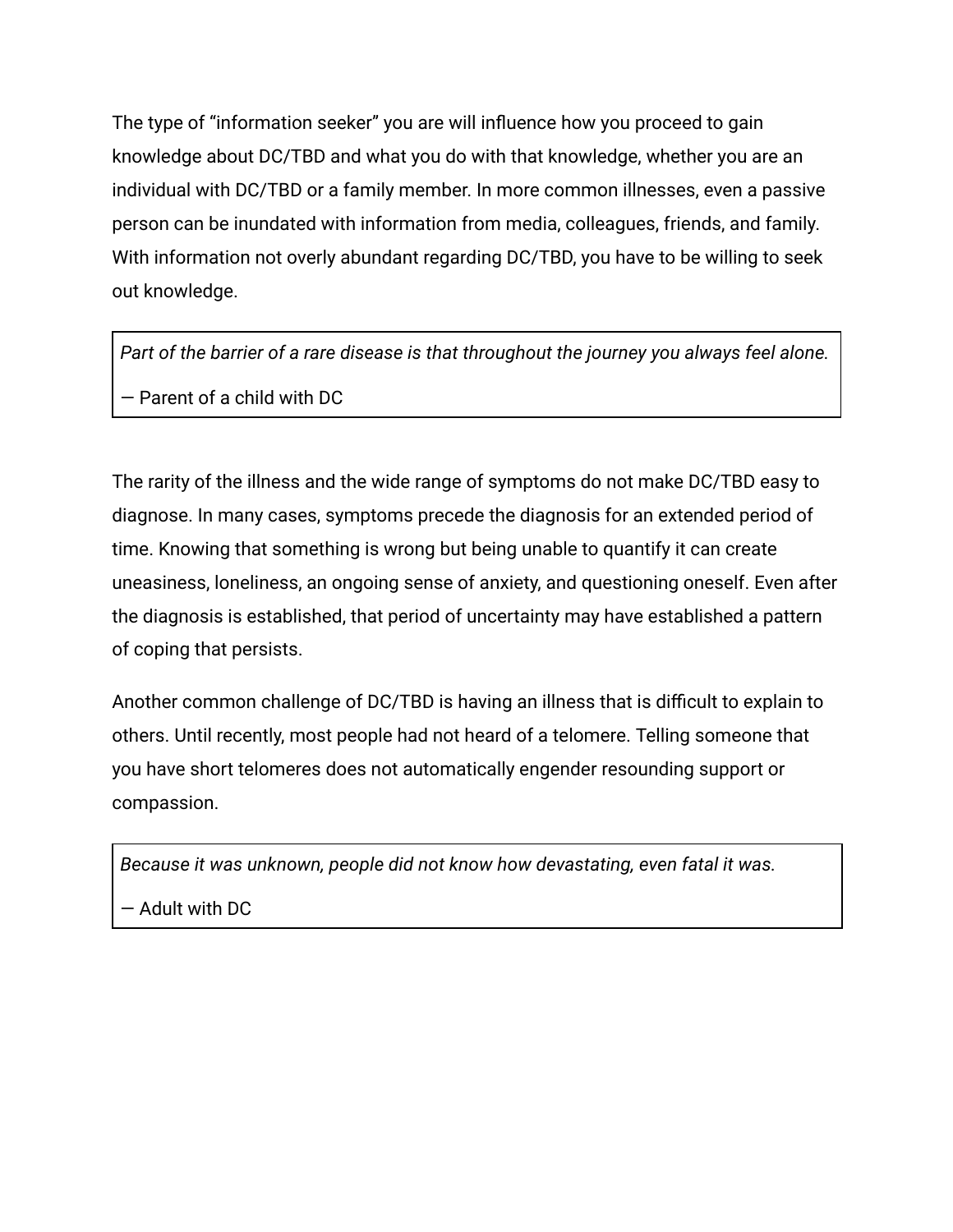## **The Role of the Advocate**

To be an advocate for somebody who cannot advocate for themselves, or a patient who is fully occupied with the challenges of their disease and treatments, can be difficult in many ways. This is often the case with DC/TBD; a very few truly understand the disease and what it means to each individual can vary drastically. Engaging with resources upon diagnosis is critical; these can come in many forms. Teaming with medical providers and becoming a partner in care is vital. Some things to consider when advocating for your loved one include:

- **Patient advocacy organizations** such as Team Telomere offer support in the forms of regional access, financial assistance, connection to specialists familiar with the illness, and community connections.
- **Social workers** offer support and mediation between medical/mental health teams, insurance, government agencies resources and family members. Ask the center where your DC/TBD patient is being treated for a referral to a social worker.
- **Palliative care**, often misunderstood, offers support and comfort to the entire family when a loved one is living with a serious illness. It's never too early to start learning about the services and additional support palliative care can provide, as current treatments and plans for care continue. Ask the center where your DC/TBD patient is being treated for a referral to palliative care.
- **Education advocates** have knowledge of your region's educational laws, e.g., 504 plans and individual education programs (IEPs). Note that these can extend through the college years. Ask your child's school for a referral to an education advocate.

Identifying and caring for these relationships is the responsibility of all parties involved. Coming from a place of partnership is key, with collaboration as the focus for the best interest of the individual with the disease.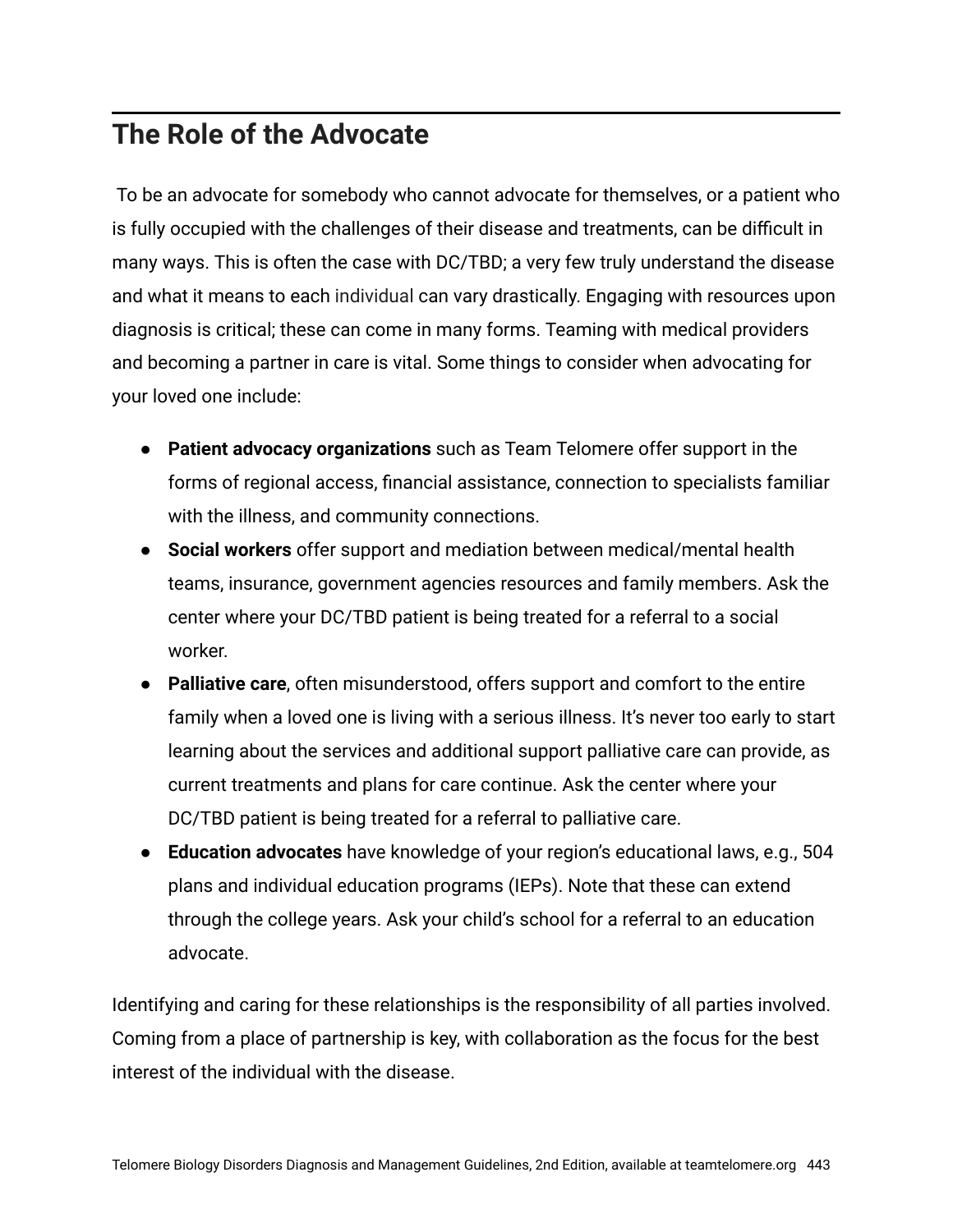Staying organized throughout your loved one's medical journey is critical. You will likely be inundated with information from numerous sources, and staying organized can provide a sense of control over the situation. Create an organizational system that works for you to keep track of conversations, medical records, contacts at various centers, next steps, etc. This could be in a binder or notebook, or it could be an electronic record (e.g., Google Docs).

Nobody knows you or your loved one better than you. Never be afraid to ask questions, send inquiries, or be made to feel that you've done something wrong. DC/TBD research and discovery are currently progressing very quickly, and what we knew three years ago seems light years behind us at times. Treatments and research move forward because of those that work for the betterment of individuals with DC/TBD.

#### **Caring for the Caregiver**

Being a caregiver creates tremendous demands on the mind, body, and spirit. In line with Team Telomere's founding belief that no one is ever alone, caregivers are encouraged to do whatever they can to care for themselves during what may be a protracted medical journey that is more of a marathon than a sprint.

- **Take time for self-care.** Caregiver burnout leads to patient suffering. Remember the mantra shared by one nurse caring for a DC/TBD patient, "You cannot serve from an empty vessel." Another expression that especially resonated with a parent of a DC/TBD patient is, "Put on your own life jacket first."
- **Stay connected to friends and family.** Do not be afraid to ask for help. One way to visualize a support network is to imagine concentric circles with the patient at the center, the primary caregiver in the next outward circle, supporters of the caregiver in the next outward circle, and so on. Anyone in these circles can lean outward for support. Sometimes well-intentioned supporters make generic offers like, "Let me know what I can do to help." In response to this, many patients and caregivers have reported that it is most effective to request help with very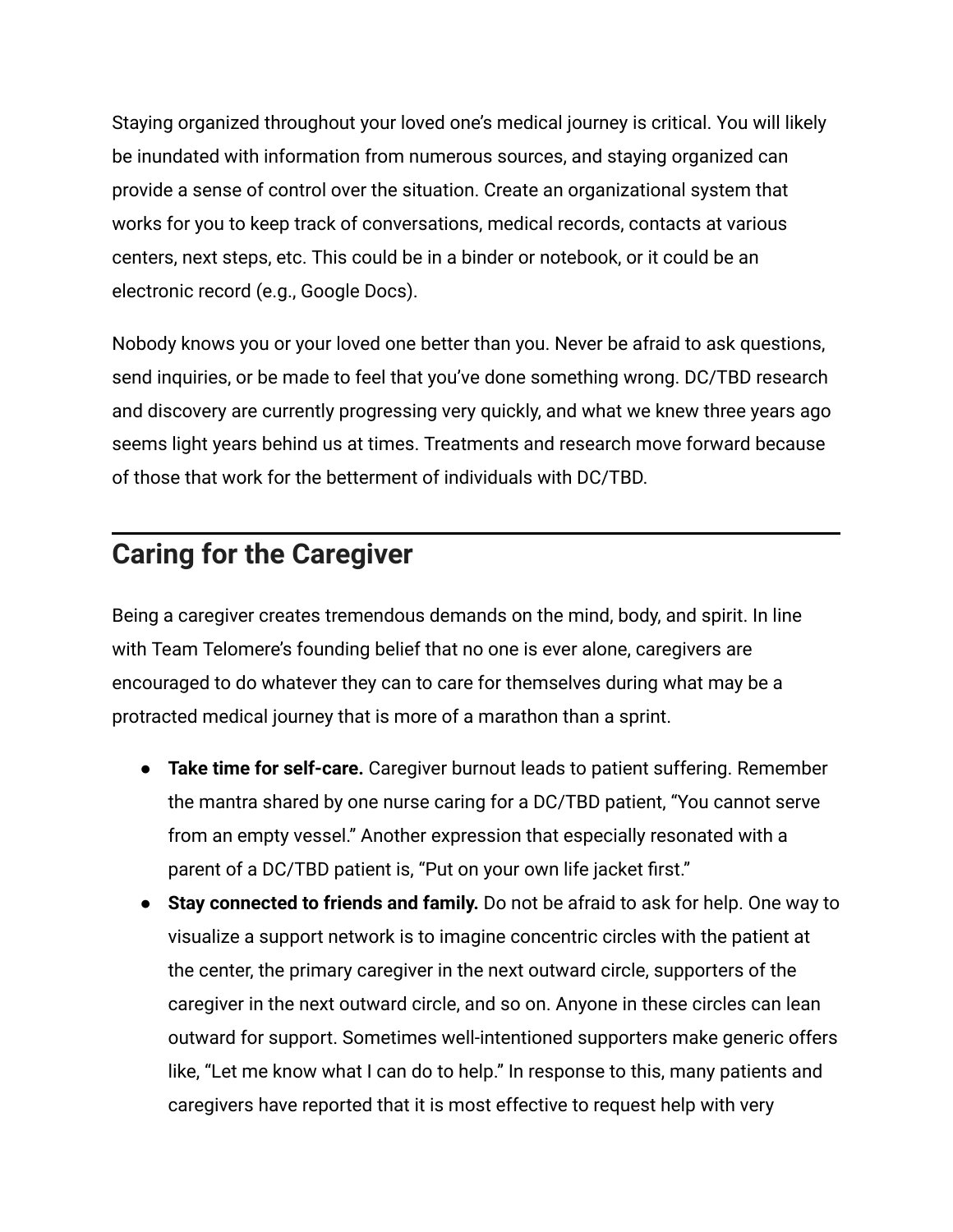specific and defined activities, such as providing meals or child care on a certain day of the week or driving the patient to and from scheduled medical appointments.

- **Care for your body in ways that nourish you.** Walking outdoors, exercise, yoga, meditation, warm baths, aromatherapy, reading a favorite book, sleep, hobbies, and taking time to prepare and eat a healthy meal are all examples of self-care.
- **Connect to others sharing the same or similar experiences.** Look to support groups at the center where the DC/TBD patient is being treated and/or through Team Telomere.
- **Mental health specialists** with expertise in illness and grief and/or supporting caregivers can be tremendously supportive. Ask the center where the patient is being treated for referral to a mental health specialist.
- **Gather daily inspiration.** As you go through a long medical journey, along the way you will likely run across quotes, images, text passages, and comments from people you interact with that are especially meaningful and impactful. Collect these in a notebook, Google Doc, or whatever storage format works for you, and continue to refer to these to remind yourself of your goals, vision for success, and the support network around you.

## **Dyskeratosis Congenita in Families**

*Attending the DC family meeting allowed us to reconnect as a family.*

— Parent of a child with DC

DC/TBD impacts the whole family. The number of affected family members and their ages will influence the emotional profile and needs of a family. The inheritance pattern of DC/TBD presents an emotionally complex story, with the illness affecting multiple generations in some families. The fact that a grandparent, parent, and child can be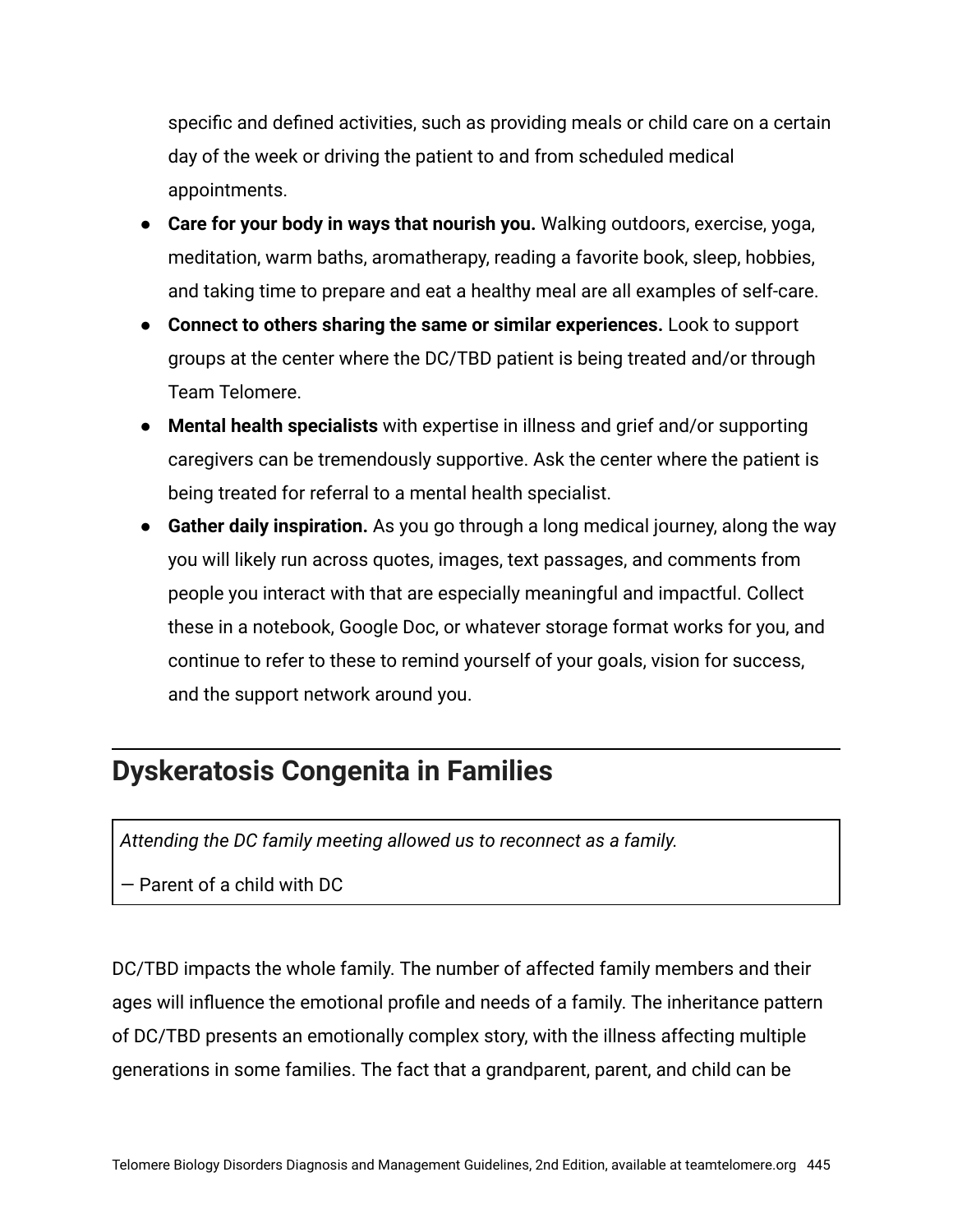dealing with DC/TBD at the same time, or that some can be lifelong asymptomatic carriers, adds to the multiple layers of complexity.

*I knew I had what my father had.*

— Adult patient with DC

Prior to diagnosis, living without knowing what is wrong, but in some cases seeing that you and other family members share similar symptoms, can be unnerving. Alternatively, it can cause family members to believe that those symptoms carry less significance, because they seem more commonplace when they present in more than one family member. The diagnosis is complicated, both for those in the family who are affected and for those who are not.

*I have learned that the 'non-affected' family members are impacted as much by my diagnosis as I am.*

— 33-year-old adult with DC

## **Parents' Journeys**

When a child is diagnosed with DC/TBD, orchestrating their medical care, sustaining family life, managing responsibilities and family finances, all while maintaining hope, falls to the child's parents. They must explore and assimilate tremendous amounts of information to stay the course.

The diagnosis itself presents an emotional crisis. It may take time before parents can move from shock and disbelief to a more proactive mode of coping. Many parents feel anxious or depressed upon learning the diagnosis, unsure of what to expect. However, finally having a diagnosis may alleviate some of the existential anxiety which develops when you know something is wrong, but you do not have an answer. The ability to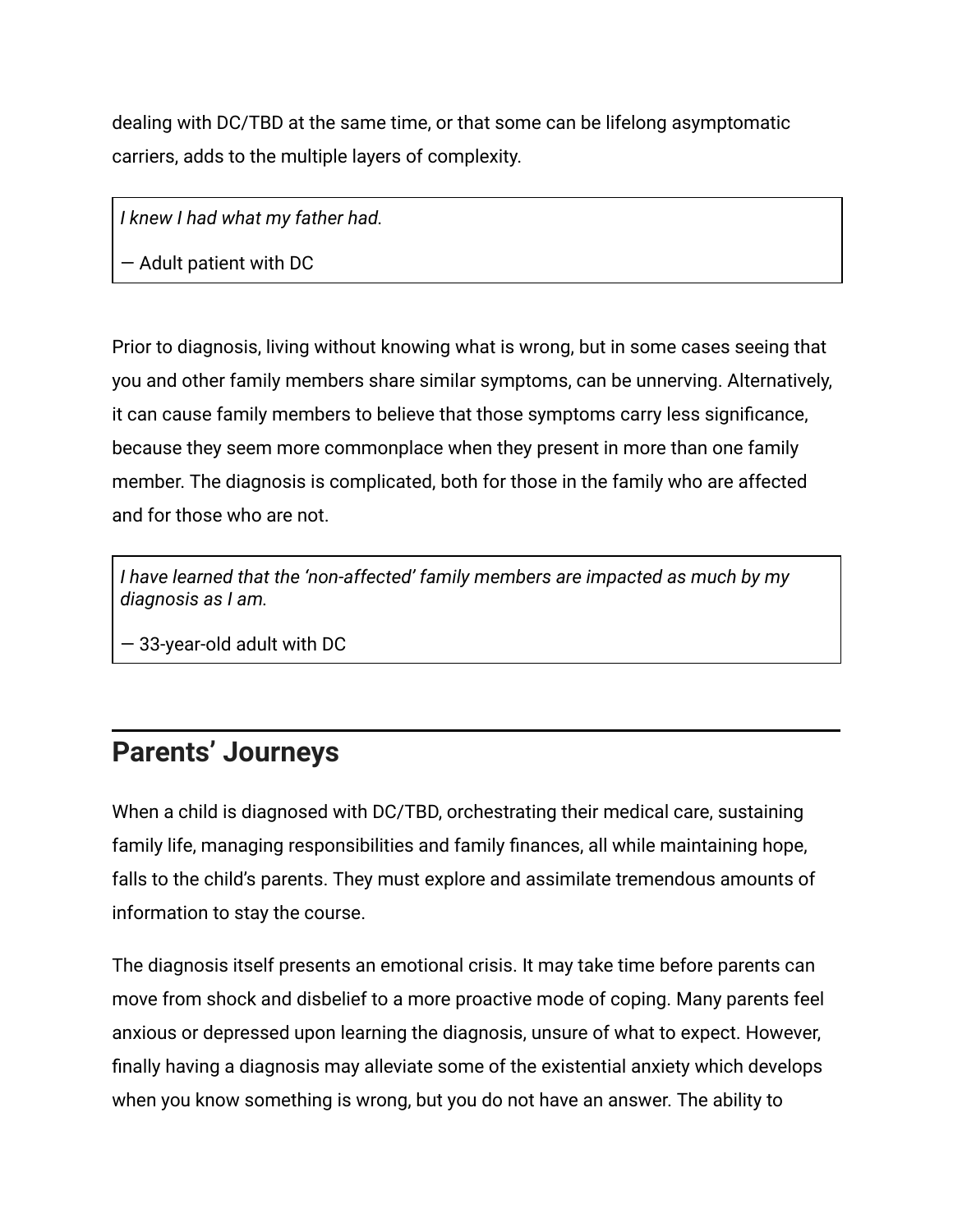contain the anxiety, manage the emotions, make decisions, enjoy life, and continue to function, are all skills to be mastered.

If a marriage was previously stressed, difficulties in the relationship may be further exacerbated by the illness. However, in some situations, couples may feel that the strain and the magnitude of the issues they face enable them to become stronger together. Individual parents may cope differently. One parent may need to learn everything there is to learn to plan strategically for the future, whereas the other may choose to stay focused on the moment at hand. One parent may need to talk and to cry, while the other may appreciate silence. Differences in coping styles may relate to gender, culture, age, and personality, and should be acknowledged so that each parent can be supported for their strengths, insight, and ability to adapt during the course of the illness.

Depending on parents' ages at the time of the child's diagnosis, or that of an adult with DC/TBD, the implications for the family are great with regard to having more children. The increased success and refinement of preimplantation genetic diagnosis (PGD) and surrogacy options present methods that can be utilized to conceive a child to be a matched donor for stem cell transplantation for the child with DC/TBD, or for someone with DC/TBD in choosing to have an unaffected child.

Assisted reproduction can be physically, emotionally, and financially draining. Unsuccessful PGD attempts may serve to delay having more children and can create other conflicts. This phase can be an emotional one in the life of a DC/TBD family, as treatment options, as well as additional children, stand in the balance. Successful PGD attempts can set the course of a family towards having a baby and planning a stem cell transplant, creating an unusual dichotomy: anticipating the birth of one child and the transplant of another. Whether you have DC/TBD yourself or have a child with DC/TBD, actively choosing to have a child without DC/TBD can present an existential crisis within the family.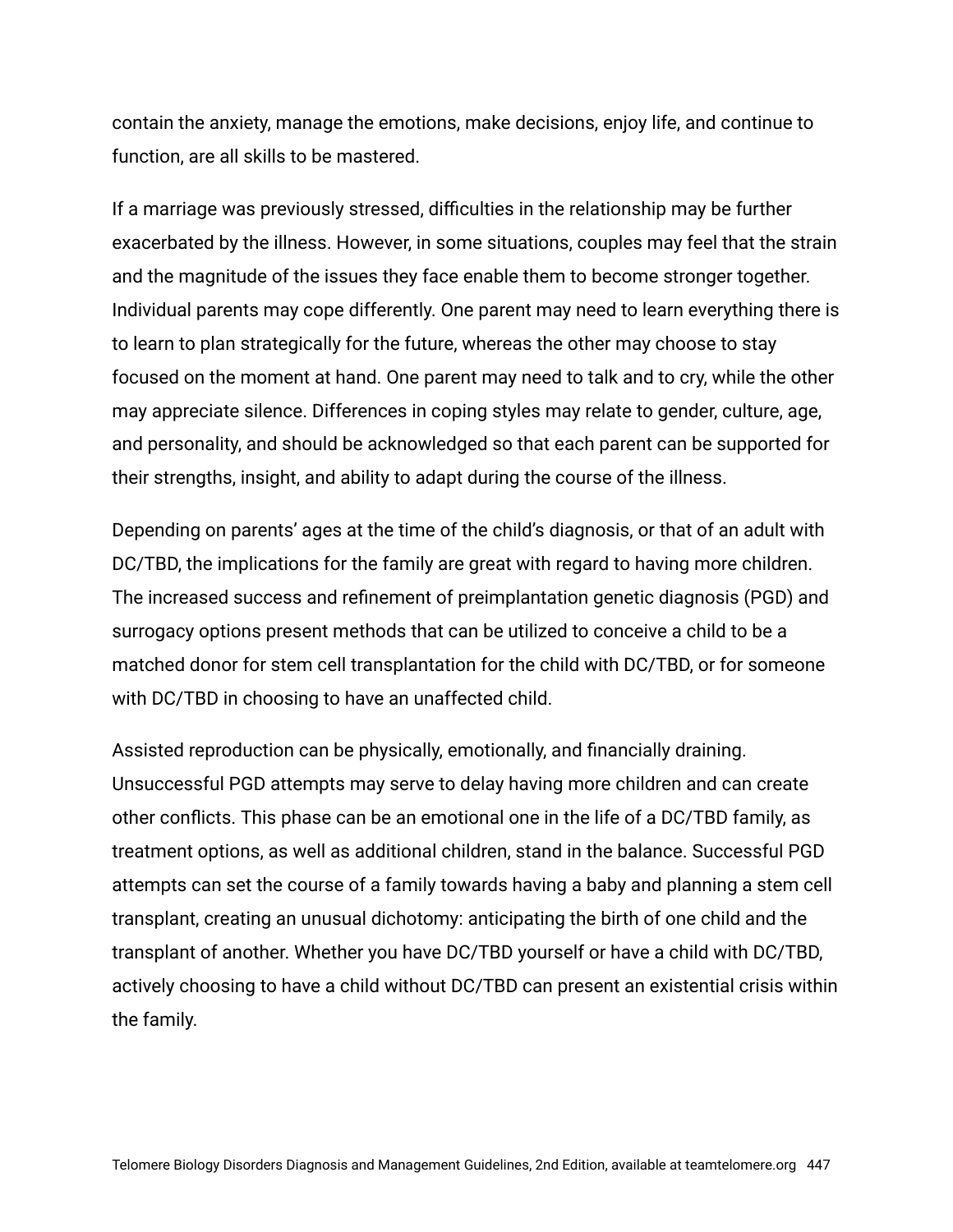## **The Journey for Children with DC/TBD**

*Even though we all have DC children, they are all different.*

— Parent of a child with DC

Physical and other differences may set children with DC/TBD apart from their peers and can be factors that cause children to feel isolated, lonely, or depressed, affecting their self-esteem and ability to focus on age-appropriate achievements. Counseling and meeting others in similar situations can be a great benefit. Children also need to feel that they can confide in their parents, their medical team, and important people in their lives when they feel limited physically or emotionally by DC/TBD.

How parents accept and face the illness will influence how children with DC/TBD develop and adapt to it. If parents can create an environment that allows for dialogue, children will find it easier to ask them questions about their illness and treatment and become more active participants in discussions about DC/TBD and its management. This is true whether it is the adult or the child who has DC/TBD (or both).

Children often know much more about DC/TBD than adults might believe. In addition to what they have been told, they have independent interactions with professionals and other children while in the hospital and may also overhear information from ambient conversation. Children tend to be good regulators of their own knowledge base, providing insights about what they know and what they want to know.

Children of all ages and all stages of illness need to be allowed to continue to grow, regardless of the status of their medical condition. Maximizing their capacity and recognizing achievements of all magnitudes will enable the development of emotional strength and support continued growth.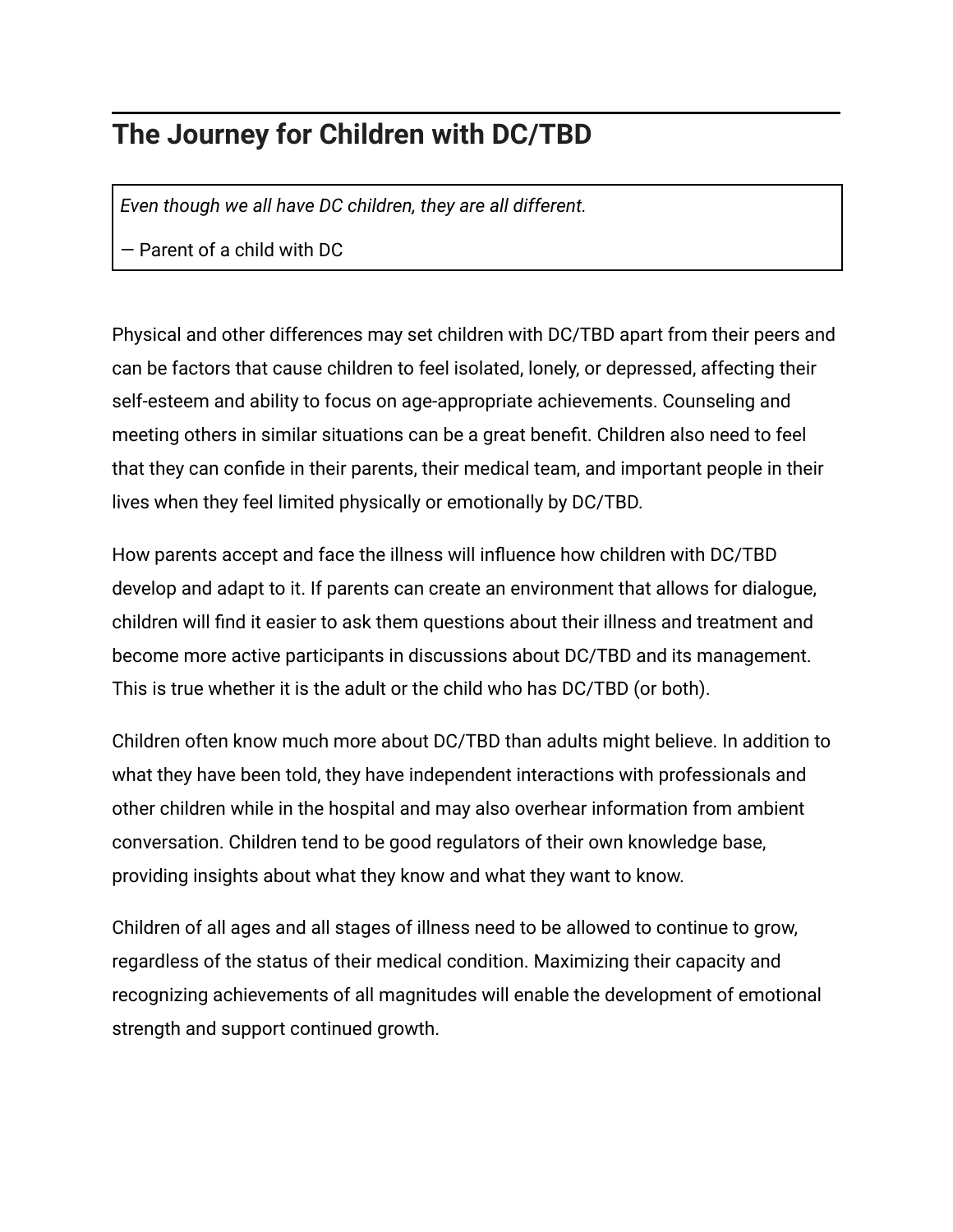At any age, the educational environment may present unique issues for children with DC/TBD. Upon entering school, children begin to see themselves in comparison to other children. School may be where they learn that everyone does not have DC/TBD or a family member with DC/TBD, not everyone has so many doctor visits, needs blood drawn frequently, or takes medication. This age becomes a time of further inquiry and therefore presents an opportunity for greater understanding and growth. If a child is sick and unable to attend school, if they are unable to participate in activities because of their physical ability or limited stamina, or if they are perceived as different from their peers, they may begin to feel depressed or emotionally uncomfortable in a manner that they may not have experienced previously.

Children need support learning how to adapt, respond, and connect to their peers around matters related to DC/TBD. As school-age children grow, they begin to differentiate themselves from their families and develop increasingly strong relationships with their peers. Physical limitations, or particular treatments (e.g., bone marrow transplantation) may influence a child's social activities and relationships. Each child will need help finding a balance between social and family relationships in the context of living with DC/TBD, allowing the child to feel nurtured while gaining a sense of independence.

Development of a child's sense of self and how that relates to their illness will be influenced by the age and developmental stage at which they learn about their diagnosis. A frequent concern for parents is what and when to tell children about DC/TBD. At each stage of development, children need age-appropriate explanations of the condition and its required treatment. Such information should grow in sophistication as the child grows. Developmentally appropriate explanations and access to information throughout the illness experiences enhance the child's ability to understand and deal with DC/TBD.

As children get older, they begin to assent, consent, and participate in decision-making about their own care. As their children become more active decision makers, parents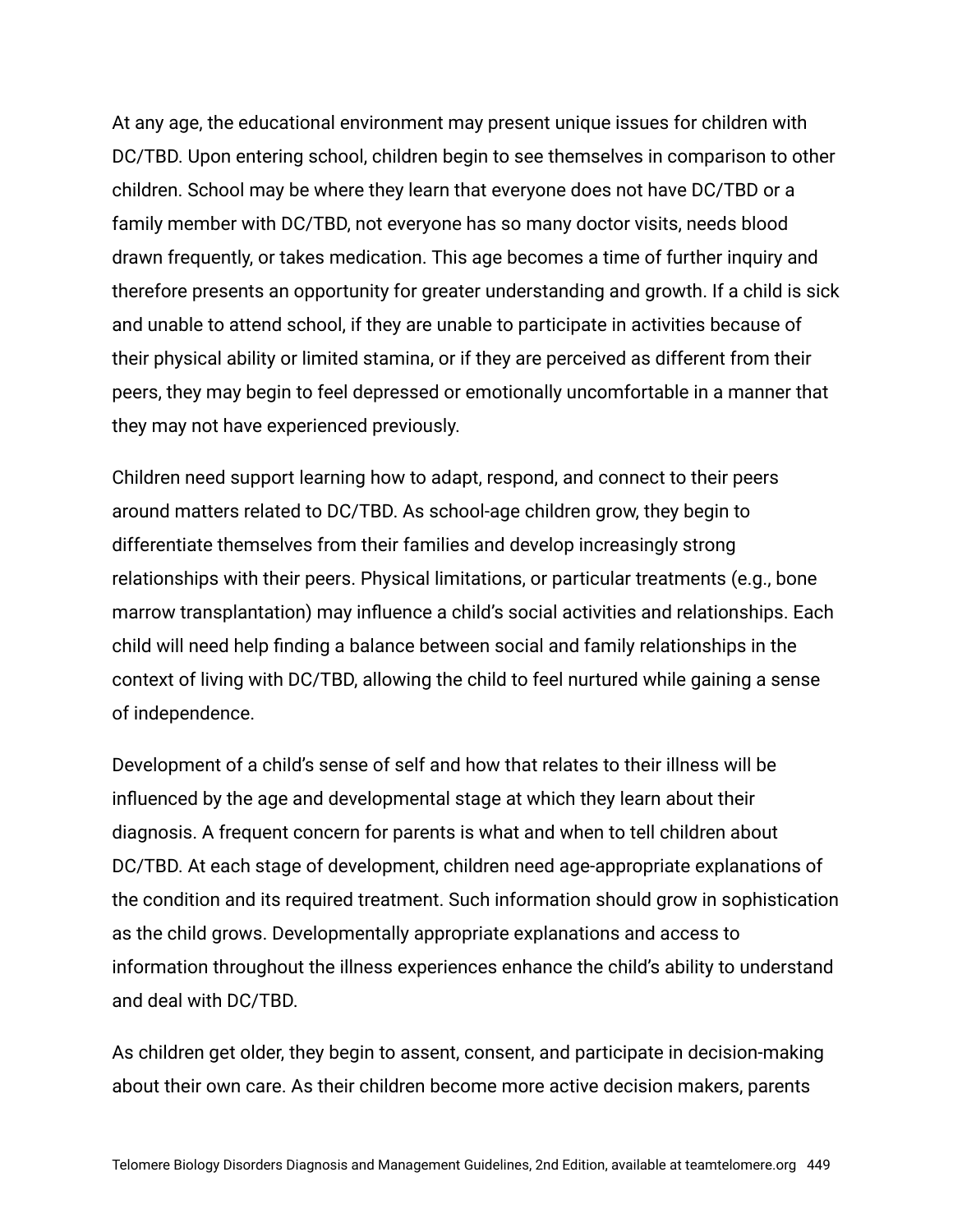may feel some relief that they are now making decisions with, rather than for, their children. At the same time, parents may feel uncertain about their child's decision-making skills compared to their own. Some parents have expressed anxiety about how their children will learn to make sophisticated, well thought out, difficult decisions for themselves. Of equal concern for parents is whether their child will continue to include them as an integral component of their medical care. Taking care of a child's illness is a job that no parent ever wants in the first place, but alternatively, once proficient at it, it is not a job that many parents want to give up.

Additional guidelines for children can be found in Chapter 25, Routine Healthcare for Children with Telomere Biology Disorders.

#### Adolescents

As children with DC/TBD mature towards adulthood and begin to take responsibility for their actions, the concomitant challenges of age-appropriate development (complete with inappropriate choices) do not evade them. Adolescents have the capacity to understand DC/TBD in greater depth and may need assistance as they work to integrate this knowledge into their daily lives. For adolescents, challenging "the system" is age-appropriate and functional at times, facilitating emotional growth and allowing them to assert themselves as individuals. It can be expected that even those with the mildest of temperaments may rebel against the "rules" of DC/TBD. Adherence to medical regimens may be incomplete and should be given particular attention at this age. Risk-taking behaviors that relate to peer pressure, including illicit drugs, alcohol use, and sexual activity are all components of the adolescent's developmental landscape.

Additional guidelines for adolescents can be found in Chapter 26, Transitioning from Pediatric to Adult Medical Care.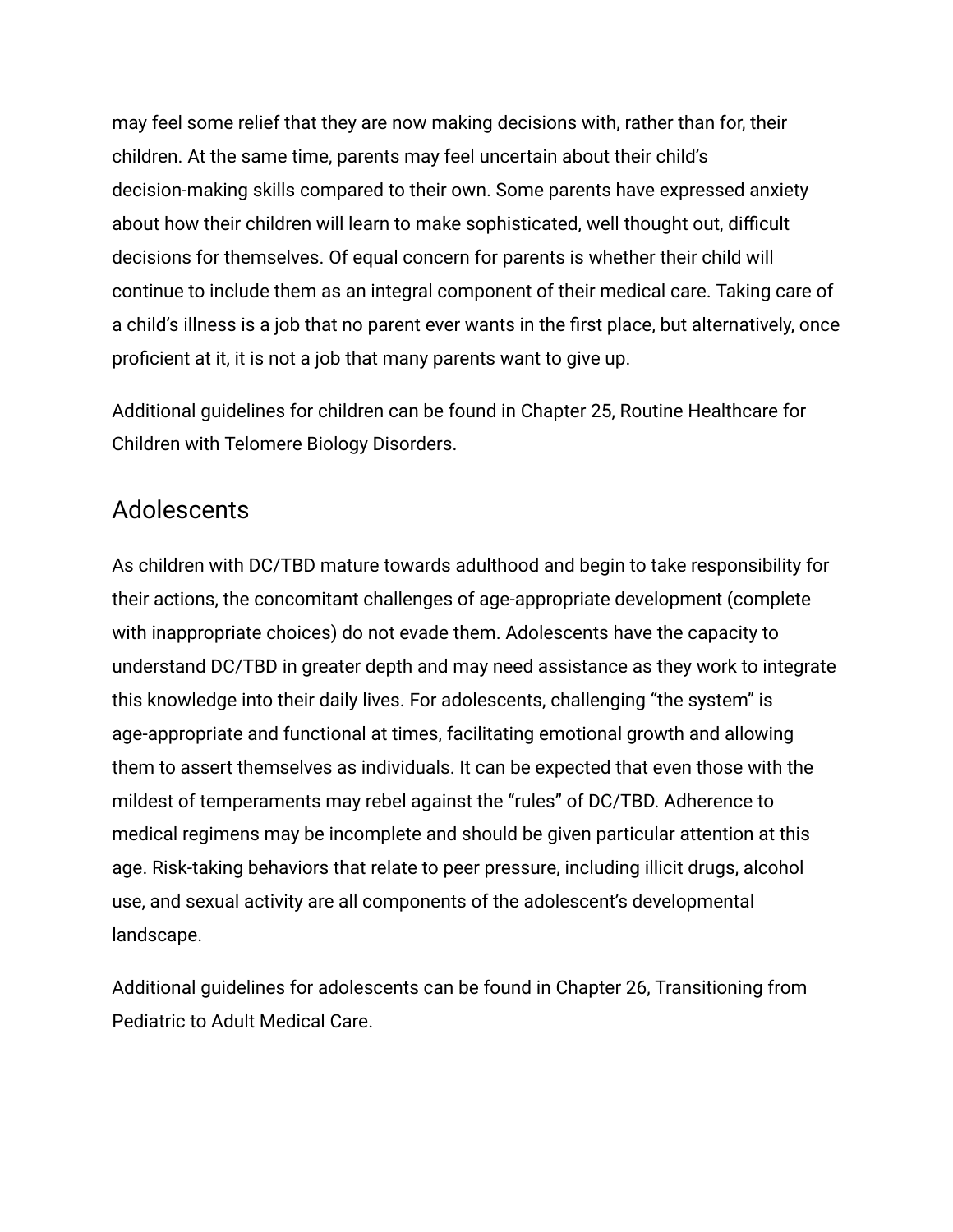#### Growing to and Through Adulthood

Many individuals with DC/TBD, who have lived with the knowledge of their illness since childhood, will continue to make decisions as young adults in collaboration with their parents. Having grown up in a "medical partnership" with their parents, they have grown accustomed to having them involved in their medical care. Growth for the individual with DC/TBD can also become a time of growth for other family members. Parents will sometimes need assistance in strengthening their skills at enabling their "aging" children to become responsible for their own care. In turn, parents are crucial in educating and empowering their children, while learning to trust them and their judgment. As with growth in all facets of life, there can be occasional dissonance between parents and children living with DC/TBD. Ultimately, parents will need to learn to support and appreciate their grown children's choices. Newly emerging adults with DC/TBD will need to learn to trust and engage their families at times of crisis and when they need assistance.

Young adults may find themselves torn between the desire to be proactive about their health and their desire to fit in socially. This struggle can be exacerbated by the complexities of their emotional journey with DC/TBD, combined with a sense that life may be on an accelerated path. As those with DC/TBD age and medical problems emerge, groundwork set in earlier years will encourage them to rely on health care providers for treatment and support.

Finding their own voices, taking responsibility for managing their own illness, becoming primary decision makers while using their parents as partners or consultants, and truly becoming independent, are appropriate and very significant steps for young adults. It is important to help individuals with DC/TBD gain their independence, while helping them understand that they can still rely on their families for information, support, assistance, and guidance. Medical partnerships with parents should be well established before children age out of pediatric care.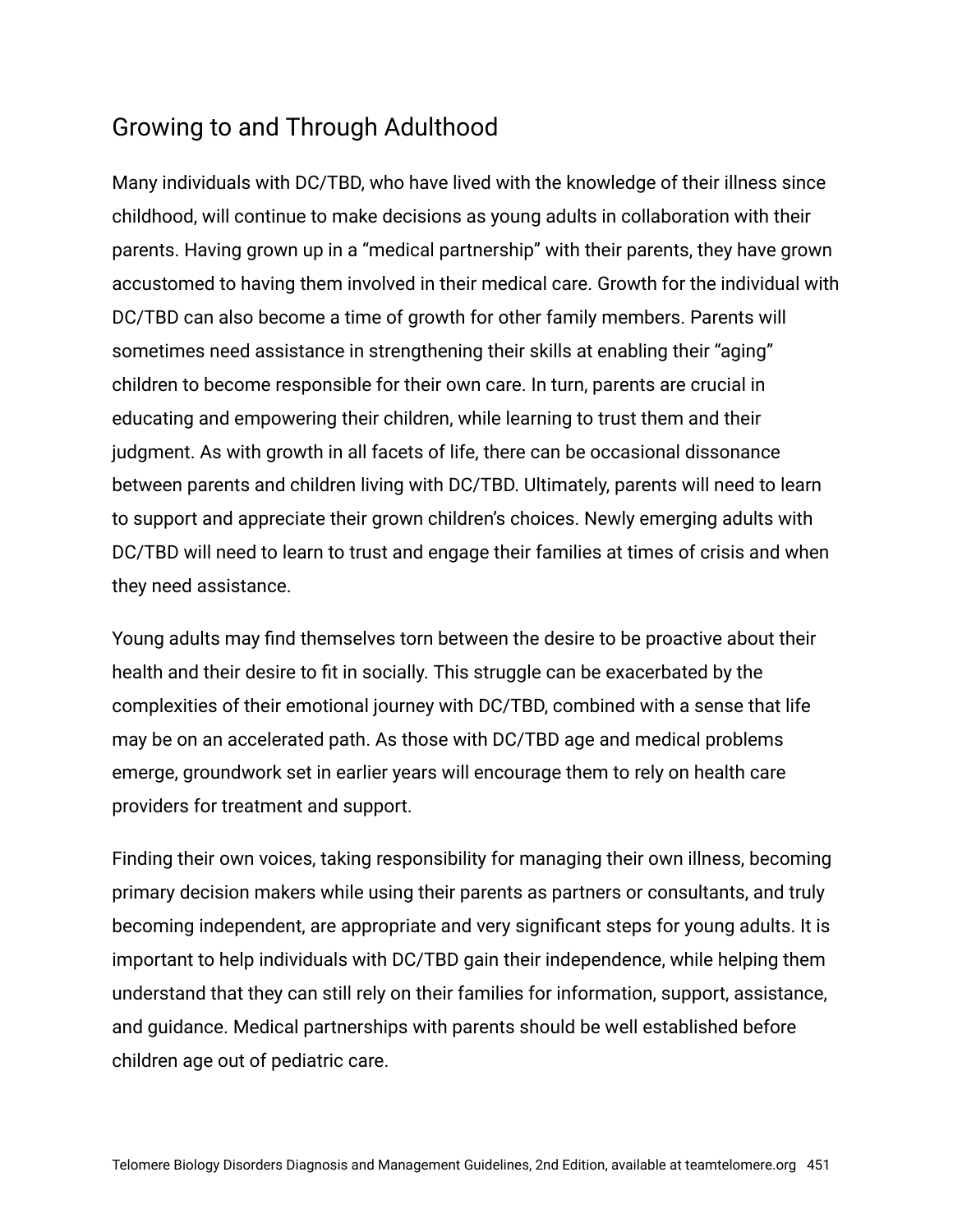Becoming a young adult leads to a more comprehensive understanding of DC/TBD and new intellectual and emotional realizations. Issues that may have otherwise been dormant at other developmental stages will need to be addressed. Young adults who face the most severe manifestations of DC/TBD may, of necessity, remain more physically and emotionally dependent on family members. At each stage, issues of dependence and independence may need to be negotiated.

Becoming a young adult carries with it certain responsibilities for all individuals, even more so a person with DC/TBD. Becoming responsible for one's own medical care begins in earlier stages of development as an individual learns about DC/TBD. Being in charge of one's medical care is best seen as a partnership between the person living with the disease, members of that individual's support network, and the medical team. Taking care of oneself does not mean having to deal with DC/TBD alone.

Growing up with DC/TBD, establishing and mastering life goals, forming relationships and dealing with issues of partnership, sexuality, marriage, children, financial and insurance concerns, while managing a complex illness, organizing a variety of medical specialists in the interest of your care, and dealing with potential medical risks, present unique challenges for adults living with DC and their family members. Adults who have DC/TBD and are the parents of a child with DC/TBD have to negotiate their own medical issues and concerns as they anticipate and take care of their child's needs. In such situations, as children with DC/TBD mature, they will be exposed to the medical trajectory of their parents or even grandparents, leaving them wondering if they will experience a parallel illness course.

Who you are in the world is often amplified by the friendships you create. Whom do you tell that you have DC/TBD, and what and when do you tell them? These are complex issues, as they seem to be inherently related to those you trust, combined with an ongoing evaluation of the relevance of who needs to know, and your sense of what they will do with the information. Each individual must decide how they will incorporate DC/TBD into the structure of their lives. This issue can frame early stages of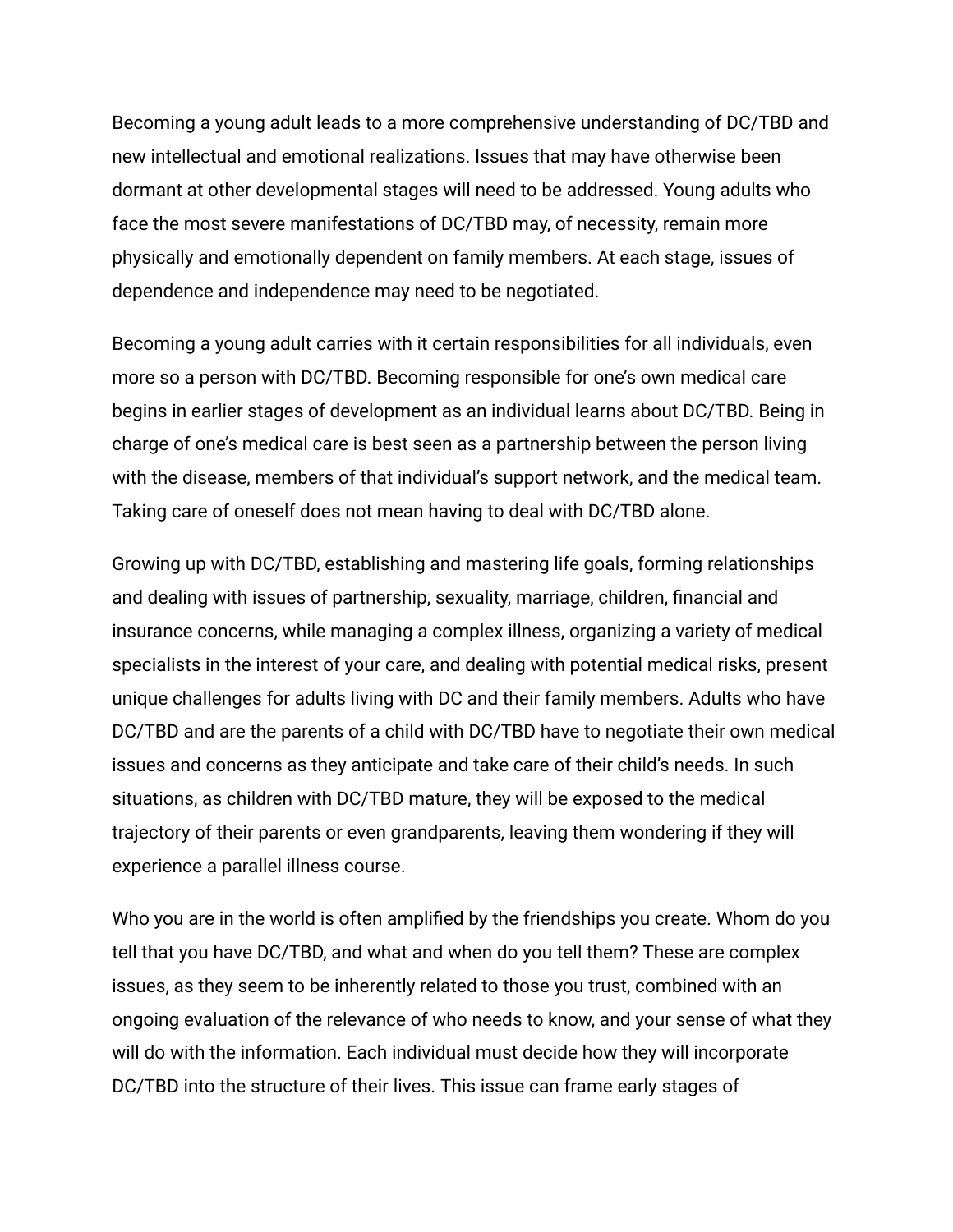relationships with friends, roommates, and romantic partners. When someone who has DC/TBD embarks on a relationship, questions about the nature of the illness, as well as the personal implications for the person with DC/TBD and for the partner, emerge. The revealing of DC/TBD, the short version, and then DC/TBD, the long version, becomes a component of the "dating" process.

Once in a relationship, partners of individuals with DC/TBD may need an outlet for information, expression, and assistance. Aspects of DC/TBD may be understood intellectually, but it is only when a partner's condition worsens that some of the partner's own concerns may emerge. Negotiating the caregiver roles of partners and parents for the person with DC/TBD presents an additional developmental and emotional challenge.

## **Avenues for Support**

*We had never met anyone with Dyskeratosis Congenita before. We both arrived scared and nervous and are leaving excited and hopeful.*

— Parents after the experience of a DC family meeting

Team Telomere has compiled a vast array of resources to help individuals with DC/TBD and their families. The website, newsletter, monthly calendar, chats, educational meetings, fundraising activities, and other events that bring people in the community together are invaluable in sustaining and inspiring hope, joy, and a sense of being connected. They clearly enhance the lives and access to medical care for persons with DC/TBD.

Team Telomere, in collaboration with Camp Sunshine, has hosted biennial sessions for families of children with DC/TBD since 2010. Additionally, there are other opportunities created by Team Telomere to bring families together. All such programs serve as vehicles to help educate and support those with DC/TBD and their families. Retreat-style, "campferences" or one-day family events blend educational sessions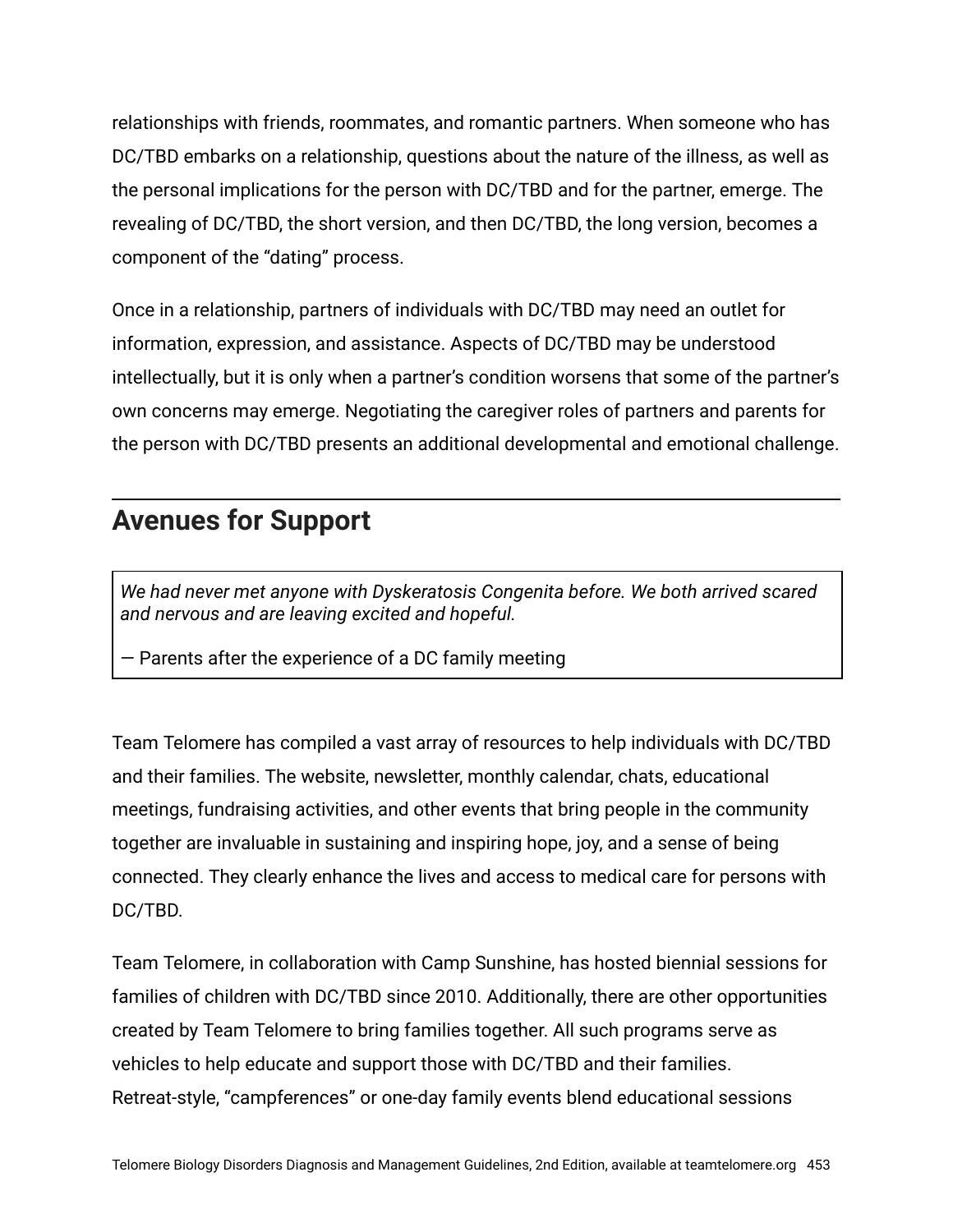presented by clinicians and researchers with psychosocial support and recreational activities have proven to be invaluable in empowering and inspiring hope in the lives of individuals with DC/TBD and their family members. This combination of education and the joy of community-based activities provides a successful formula to help meet the needs of families dealing with life-long illness.

#### Family Comments on Team Telomere Events

- *Camp Sunshine has given us hope for the first time in seven years.*
- *● We are not alone.*
- *● My son was transformed from being 'the boy with weird skin and nails' to being accepted and meeting two other kids his age.*
- *● It gave us a directed path of information and help.*
- *● We laughed for the first time in years, truly laughed.*

## **Siblings**

*Why did he inherit the DC? It could have as likely been me; the odds were the same.*

—Sibling of a teen with DC

Siblings and sibling relationships are exceptionally significant, but may not always be the first priority in a family when a diagnosis of DC/TBD occurs, given the complex nature and the demands imposed by the illness and its treatment. Siblings of children with DC/TBD present their own unique concerns, some more and some less apparent. Siblings may feel guilty that their sibling was diagnosed and that they are healthy. In the case of genetic disorders like DC/TBD, these feelings are often further exaggerated. Non-affected siblings can experience complicated emotions at not having DC/TBD, fear and worry for their siblings, as well as normal sibling rivalry and then remorse at feeling jealous.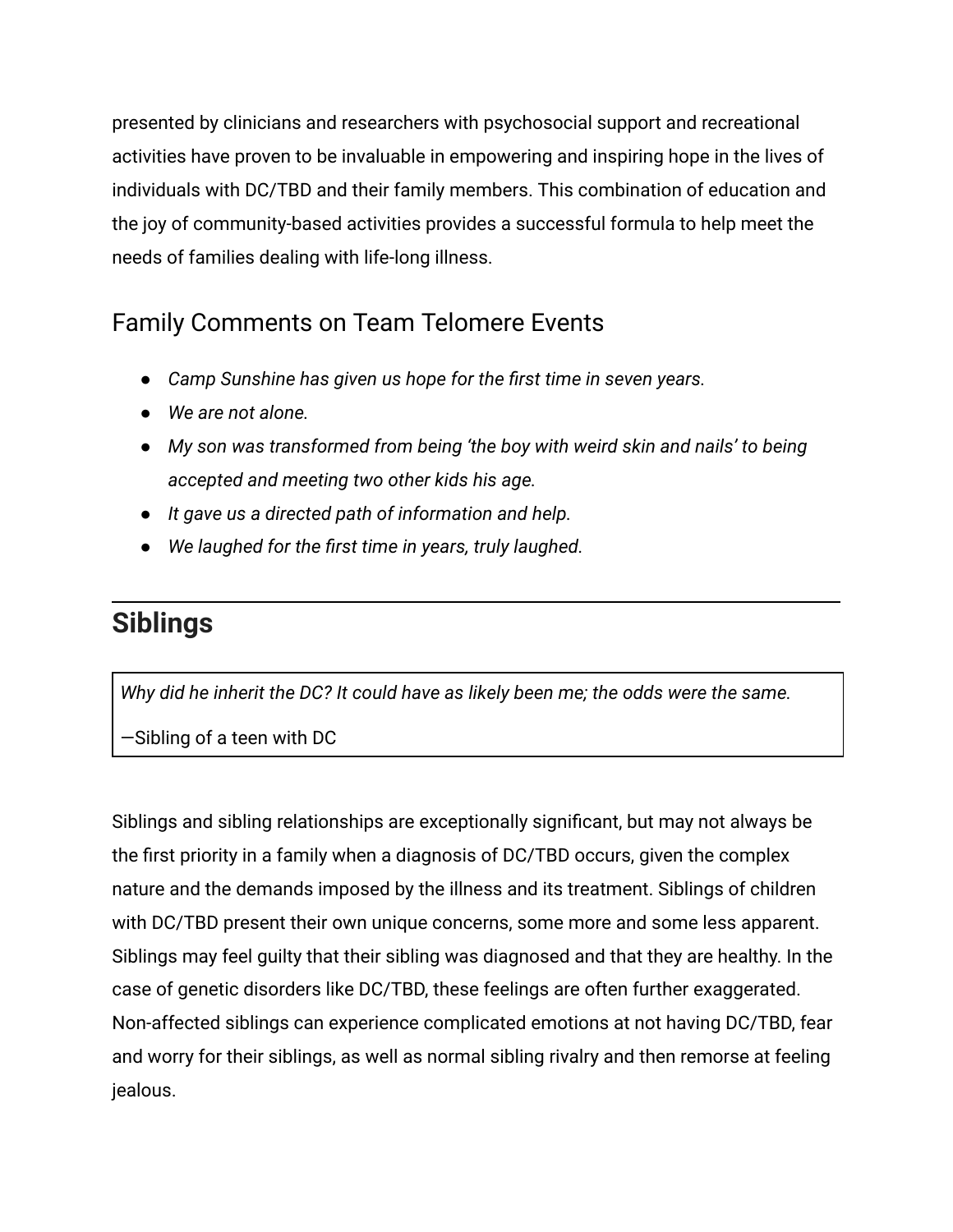Siblings often use each other as reference points in life, defining themselves in relationship to their siblings. They see themselves in a comparative context: "I am one of three; I am the oldest; I have no brothers or sisters." DC/TBD becomes another defining parameter in the relationship and is potentially even further complicated if there is more than one child in the family with DC/TBD. Sibling relationships can be among the strongest bonds in life, needing to be maintained and nurtured. It is important that affected and non-affected siblings have the opportunity to talk with their parents and with each other.

#### Specific Issues for Siblings, from a Team Telomere

#### Family Meeting

- Concern that all attention goes to the child with DC/TBD
- Feelings of neglect or isolation, less loved
- Never meeting or seeing others to relate to in day-to-day life (prior to regional or national gatherings)
- Guilt over not having DC/TBD
- Powerlessness, when a clear avenue of how to help is not apparent
- Wishing they could help more
- Needing to understand DC/TBD more
- Needing help in how to explain DC/TBD to their friends or peers
- Worry for the sibling
- Worry for the impact of DC/TBD on their own future family
- Not wanting to burden parents with their needs
- Wanting to be "good" so as not to create further issues in the family
- Feeling responsible for sibling and parent's well-being

*I was diagnosed after my brother's autopsy results came back.*

— DC patient and sibling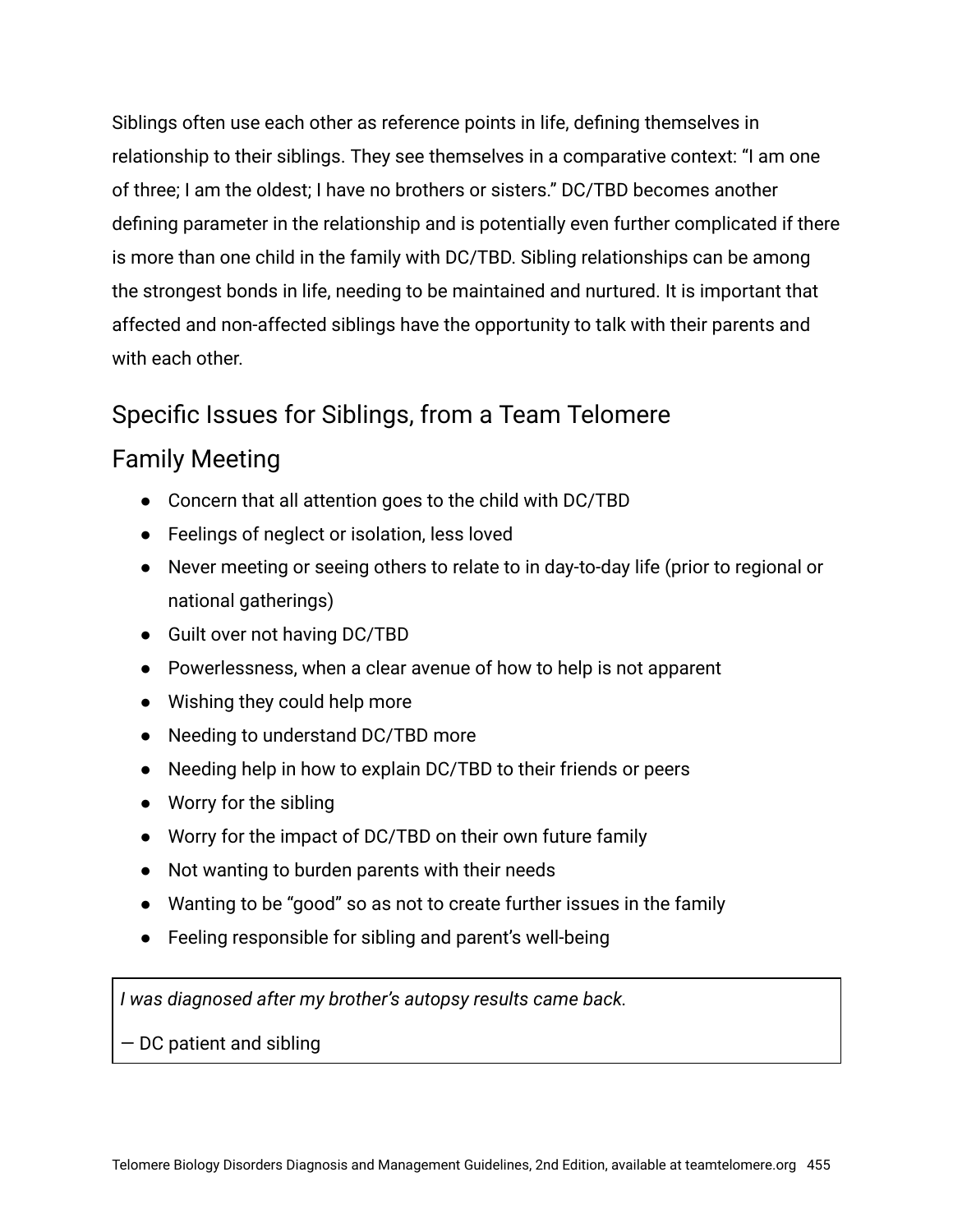Siblings, whether affected or unaffected, worry about each other and themselves. Depending on the situation, siblings can exhibit emotional responses to the illness equal to or stronger than those who are affected. Anxiety is a dominant emotion experienced by children with DC/TBD and their siblings. Siblings, even understanding the magnitude of their sibling's illness, can still feel left out. Some may feel that they are less important to their parents because they do not have DC/TBD, or because they are not getting as much attention. Having such feelings, even if they are not verbalized, can cause a brother or sister to experience distress, so sometimes all of these emotions remain unspoken.

Open communication, education, and the opportunity to express and process experiences will enable siblings to find solace on the DC/TBD family journey. It is important to address unaffected children's feelings and questions, while including them in illness-related activities whenever possible. Siblings need their own time with parents, to have age-appropriate explanations of DC/TBD, to feel that their voices are heard, and to truly feel how integral they are to the family.

#### Recommendations for Siblings

- **Afford siblings a voice:** Create opportunities for siblings to meet others in the same situation to talk about common experiences, and to talk with family members
- **Create sibling time:** Simple time alone with siblings, valuing their time and your time with them. Examples could include going for ice cream, or even food shopping
- **Reassure siblings:** Siblings need to know and hear explicitly how much they are loved. It may not seem necessary, but it becomes very important when siblings see the attention that is given to their siblings with DC/TBD.
- **Educate siblings:** Help minimize confusion through education and communication.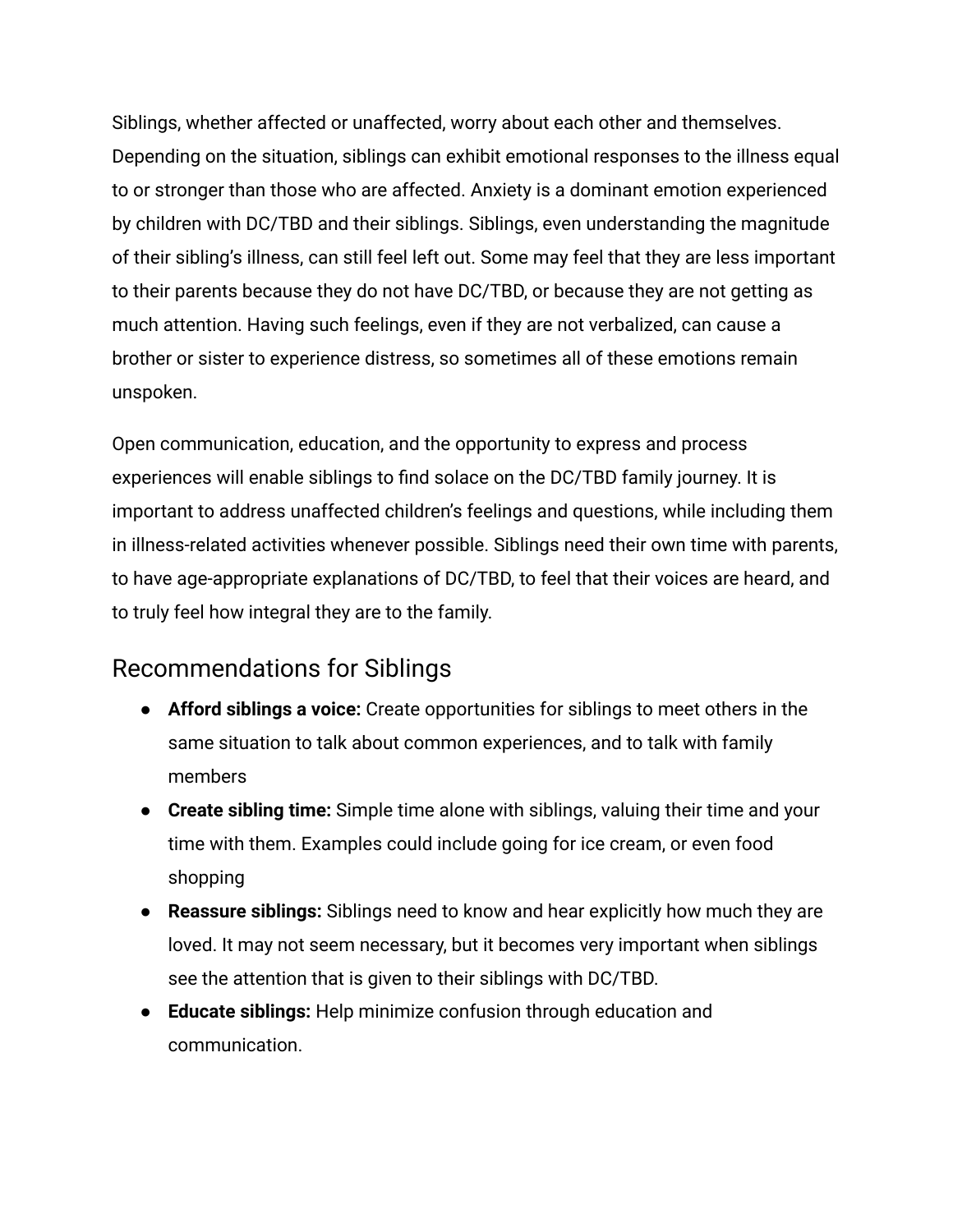- **Create communication:** Keep communication ongoing during complicated medical times, and in times of forced separation. Use social media, Zoom, FaceTime, texting, calling, writing (letters or leaving notes), journal entries (sharing a journal back and forth between parent and child, writing entries to each other creating a private, yet regular form of communication), etc.
- **Honor relationships:** Sibling relationships are unique and play a role in defining the identity of each child. Avoid asking the sibling to carry roles of caregiving outside of age-appropriate tasks.
- **Allow for emotions and their expression:** Fear, loneliness, neglect, jealousy, worry, depression, pride, independence, etc.

## **Ongoing Impact**

*This, too, is life. Gently try not to devalue the life you have by longing for another life.* — Adult with DC

In the context of a rare, progressive illness, there is often the concern about what will happen next. It can be difficult to live in the present when worrying about the future. Growing up with DC/TBD, you will inevitably be exposed to someone who dies as a complication of the illness, either in the greater DC community or in your own family. As the DC/TBD community becomes more cohesive and individuals become more connected, they and their families offer each other tremendous support, information, and hope. At the same time, additional exposure to loss and grief emerges. Creating rituals to honor the life of someone who dies from the same illness you have honors not only the individual, but the entire community.

#### Questions from Adults with DC/TBD

● What will the future bring?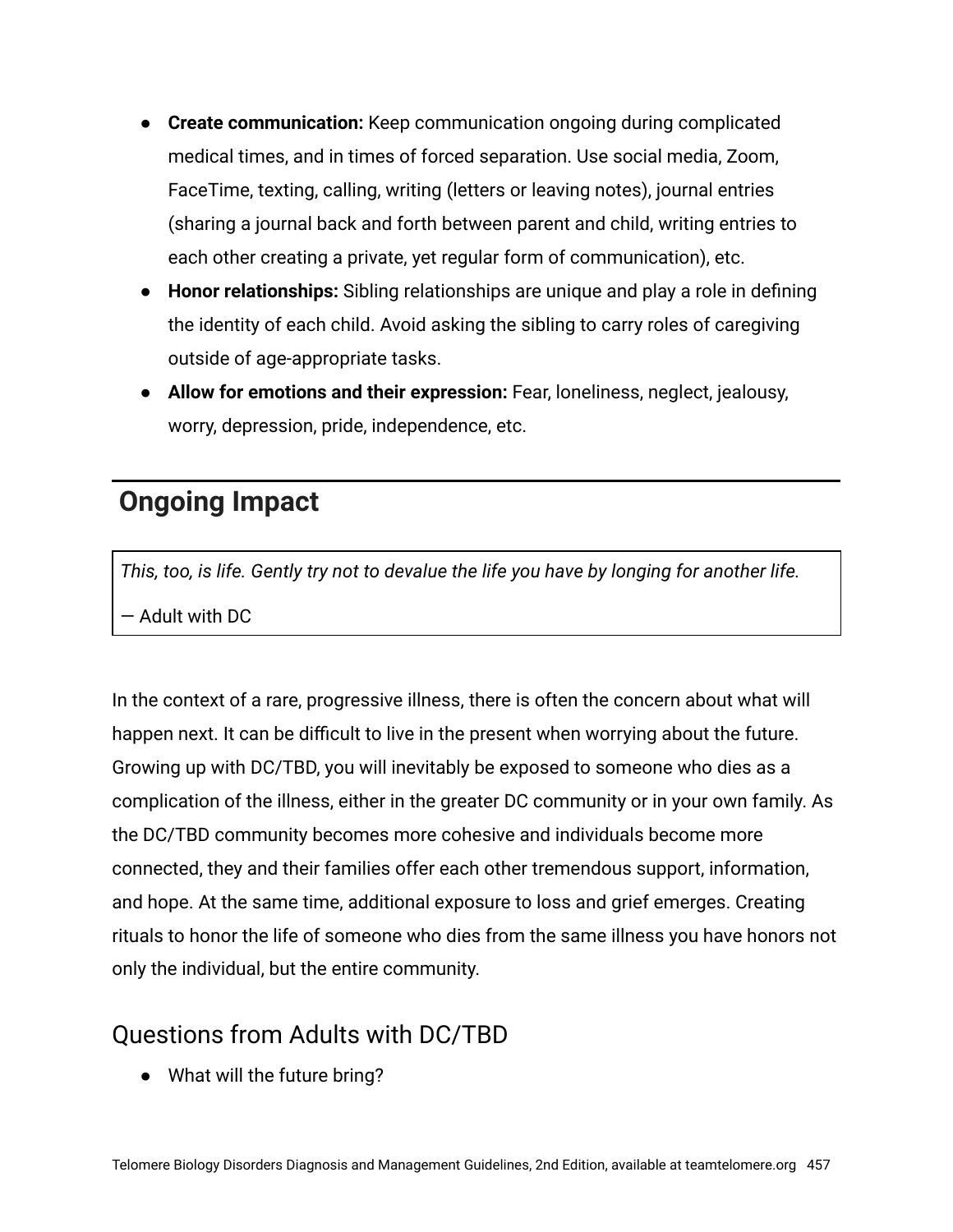- How can I plan?
- What types of careers can I pursue?
- How do I negotiate DC/TBD and a relationship?
- If I want a family, how should I proceed?
- How would I manage my DC and manage a family?
- How will I integrate my DC/TBD into my life, but not have it stop me from doing things I want to do?
- How do I live with the uncertainty of the future?
- What if my symptoms cannot be controlled?

## **Family Matters**

*We cannot thank you enough from the depth of a mother's heart — desperately trying to save her children and their daddy.*

—Parent of children with DC

The diagnosis of DC/TBD has a strong impact on the family system. Unlike other illnesses, at times the diagnosis of one family member may lead to the diagnosis of another. At certain points families may find themselves making decisions about experimental procedures and protocols that have been utilized with very few patients. These and many other factors create a unique experience of vulnerability, as individuals are forced to recognize the rarity of DC/TBD and the frailty of life.

Should an individual with DC/TBD deteriorate and alternate treatment options be considered, the family may again be thrown into an emotional crisis. One answer to such an experience can come in the context of support from the Team Telomere community. Being informed, empowered, prepared to take appropriate action, and feeling supported are all critical components, strengthening and supporting the resilience of persons with DC/TBD and their families. The support and assistance of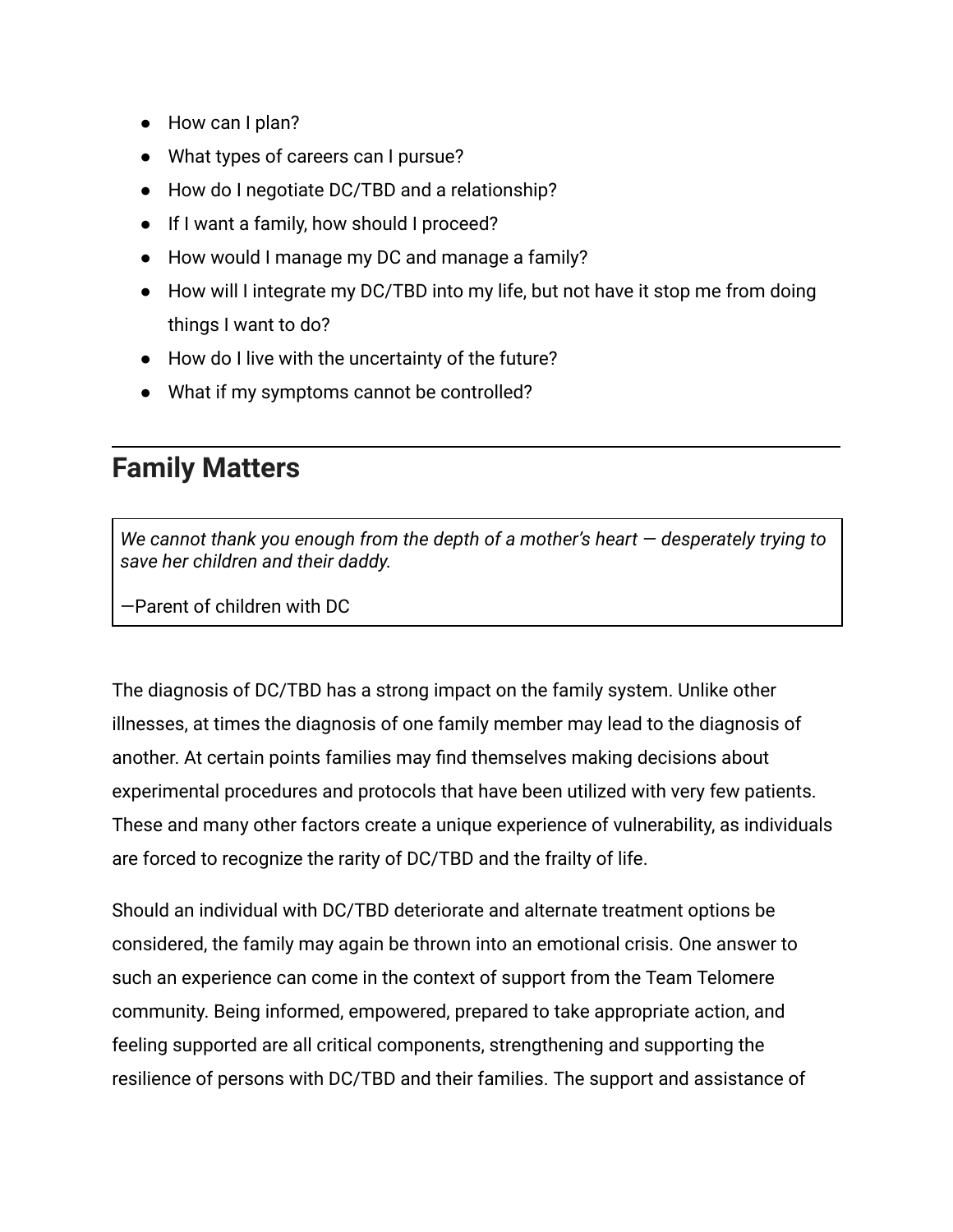this community can mitigate against the stress and loneliness of this experience and can help prevent a sense of being immobilized, helpless, or hopeless.

The medical course of DC/TBD and its treatment continues to evolve, allowing for the emotional and physical sequelae also to continue to evolve. At every point there is a balance, endeavoring to prepare for the future and potential next steps, while actively living in the present.

## **Patient-Caregiver-Physician Relationships**

Relationships with physicians are of tremendous significance to families affected by DC/TBD. Finding a physician who has expertise in DC, or is willing to work in collaboration with such a specialist is critical. The quality of these relationships often influences the patient and family's entire experience of DC/TBD and their quality of life. Helping navigate the course of the illness, and thinking through decisions, can help those facing DC/TBD feel much less isolated and much more in control.

Individuals and their family members must truly strive to become experts about DC/TBD and its treatment. Engaging with researchers and physicians who have devoted significant portions of their professional lives in the pursuit of knowledge about DC/TBD improves and inspires the lives of those facing the illness. This connection among patients, researchers, and clinicians creates a hopeful paradigm, which is truly best medicine for patients and their families.

#### Guidelines for Patients, Caregivers, and Physicians

- An initial psychosocial assessment of an individual diagnosed with DC/TBD (and parents if the person is a child) can serve as a helpful tool.
- Referrals to appropriate counseling and other resources (e.g., Team Telomere, individual counseling, support groups).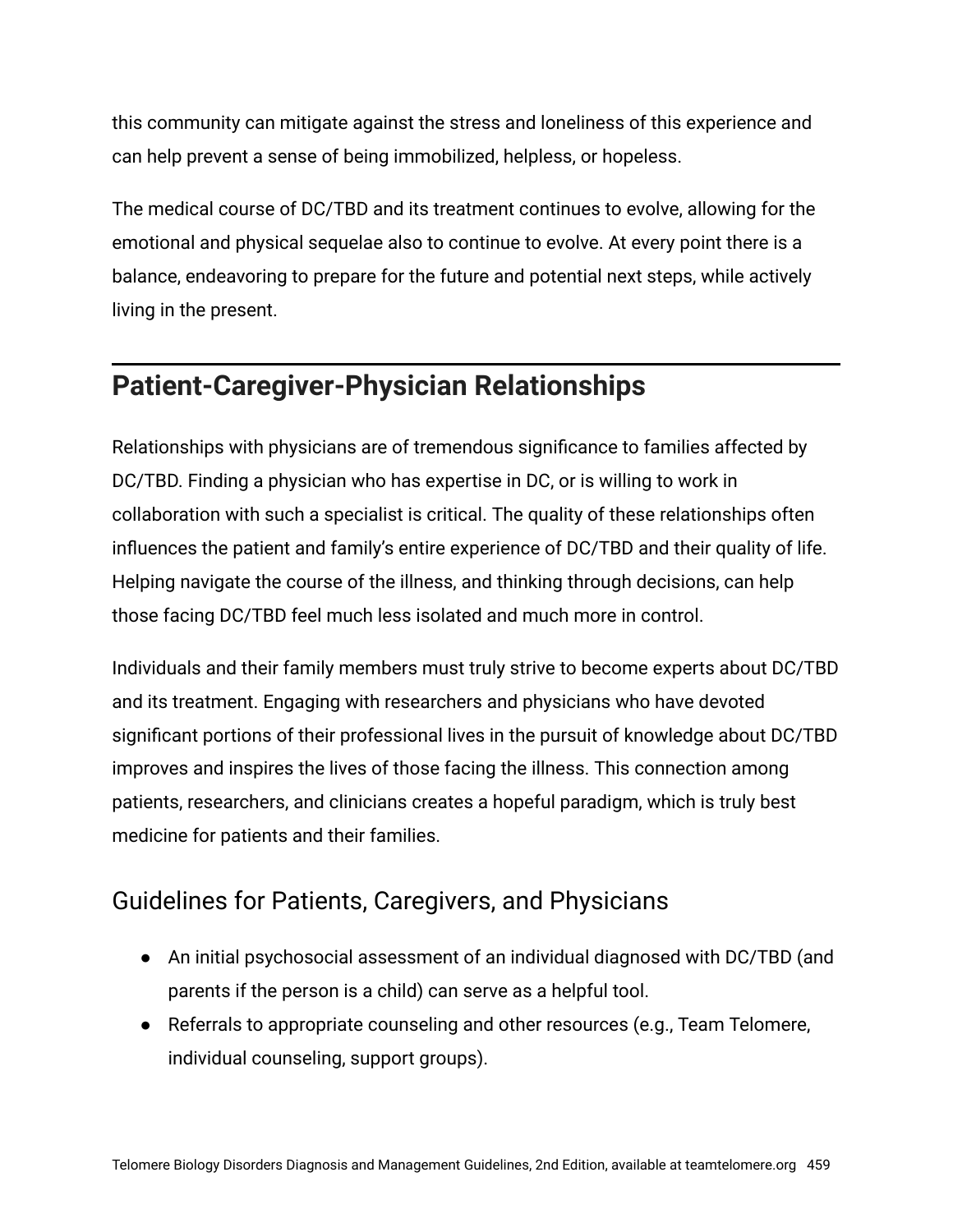- Encourage a dialogue among children or adults with DC/TBD or other bone marrow failure diseases (or other rare life-threatening illnesses) to minimize isolation and enhance self-esteem.
- Encourage support group attendance for patients, parents, and siblings.
- Present information that is developmentally appropriate for individuals to enhance their understanding of and comfort with the diagnosis of DC/TBD.
- Encourage involvement with Team Telomere to help families develop and maintain an up-to-date knowledge base, to gain support, and to afford families an active role in supporting research. Encourage families to utilize Team Telomere resources:
	- Websites/webinars
	- Scientific sessions
	- Family meetings/retreats
	- Educational programs
	- Support of mentors
	- Group support
	- Team Telomere newsletters
	- Team Telomere and DC Facebook groups
	- Support from programs for persons with other rare illnesses, including other bone marrow failure and cancer predisposition syndromes
- Encourage families to create a working partnership with the physician/medical team.
- Encourage individuals with DC/TBD to become responsible and proactive with regard to their illness and medical care.
- Encourage adolescents and young adults to pursue their (academic, work, social) goals and dreams to prepare them for the transition to adulthood.
	- $\circ$  Help establish obtainable goals, with a next goal ever present.
- Encourage patients/family members to learn and stay abreast of salient treatment options.
- Encourage prevention and proactivity as they relate to illness manifestations.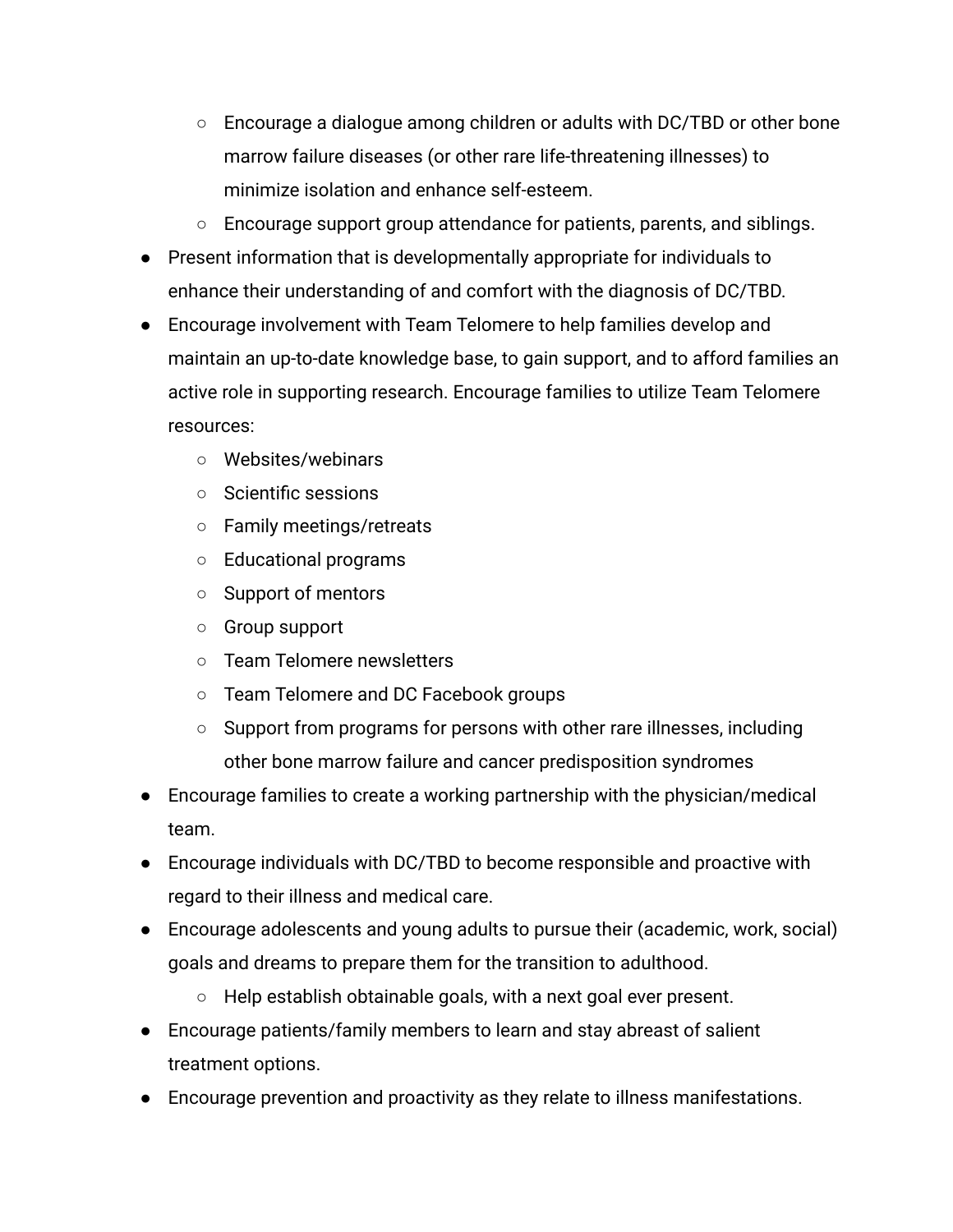- Work to make decisions with, and not for, families.
- Help the patient and family members to imagine the potential next illness manifestations.
- Help families adjust to living each day and focusing on activities apart from the illness as crucial components of day-to-day coping.
- Facilitate relationships and communication with DC/TBD professionals.
- Seek out specialists at times of decision-making.
- Establish relationships with counselors so they will be available at times of crisis.
- Join the Telomere Biology Disorder patient registry through RARE-X: [https://teamtelomere.org/resources/rare-x/.](https://teamtelomere.org/resources/rare-x/) Patient registries for rare diseases can be used to recruit patients for clinical trials, develop therapeutics, and better understand the patient population. Team Telomere is developing a secure patient registry to help identify DC/TBD patients around the globe and support research scientists and physicians in advancing knowledge of telomere disorders. Participation is optional but encouraged and can be done anonymously.

In rare, complex illnesses, such as DC/TBD, meetings with the treatment team can serve to educate and inform family members, garnering both practical and emotional support for the individuals facing DC/TBD. There is value in an ongoing dialogue with extended family members to discuss what is happening medically, and to create mutual support, as living with DC/TBD is truly a family endeavor.

Holding a broader family meeting (nuclear family members, and at times extended family members) with medical staff affords an opportunity for a wide range of issues and questions to be explored. Such meetings will exponentially increase family members' knowledge about DC/TBD, potentially increasing support that family members are able to provide to one another.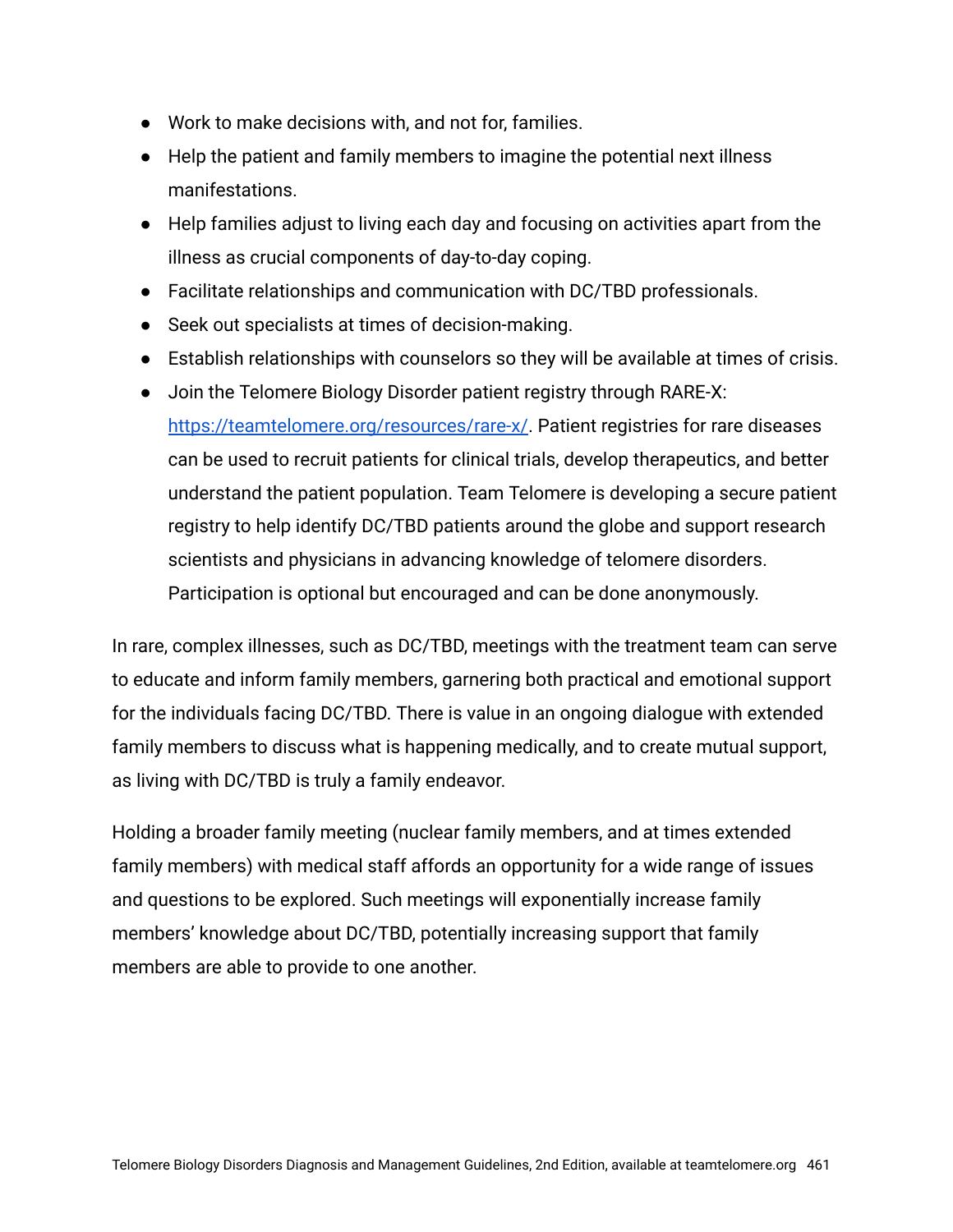## **Traveling for Treatment**

Because of the rare nature of DC/TBD, individuals often have to travel for evaluation and treatment with DC/TBD specialists in distant locations. Such medical travel is disruptive, challenging to organize, and can have enormous financial impact. Guidance from DC/TBD individuals and advocates who have traveled for treatment includes:

- **Researching and identifying centers:** Team Telomere maintains a network of physicians and clinicians at centers of excellence around the world who have specific expertise in DC/TBD, including genetic counselors, social workers, and specialists in organ and bone marrow transplantation in DC/TBD patients. Do not be afraid to ask your current medical care provider for referrals to other medical care providers. Several websites such as UNOS.org and bethematch.org provide statistics about the number and type of or solid organ and bone marrow transplants being done at centers around the world. Refer to Chapter 30, Finding Clinical Trials for more information about researching clinical trials.
- **Contacting centers:** Although it can seem daunting at first, do not be afraid to reach out directly or via your medical care provider to any center in the world where you think your loved one might find treatment or support. Keep emailing and calling as necessary, and do not get discouraged. Be friendly, patient, and persistent. Ask about the option of a virtual or online consultation to minimize travel when possible.
- **Creating a resume:** As DC/TBD individuals go through their medical journey, they may accumulate hundreds of pages of test results and medical notes that can become challenging for even the most dedicated medical care providers to wade through. When communicating with new medical care providers, it can be helpful to summarize the key points of the patient into a brief "resume" or patient profile that can be shared in PDF or printed format. Key information could include: patient name, photo (head shot), contact information, gender, age, height and weight, blood type, known allergies, summary of current physical condition,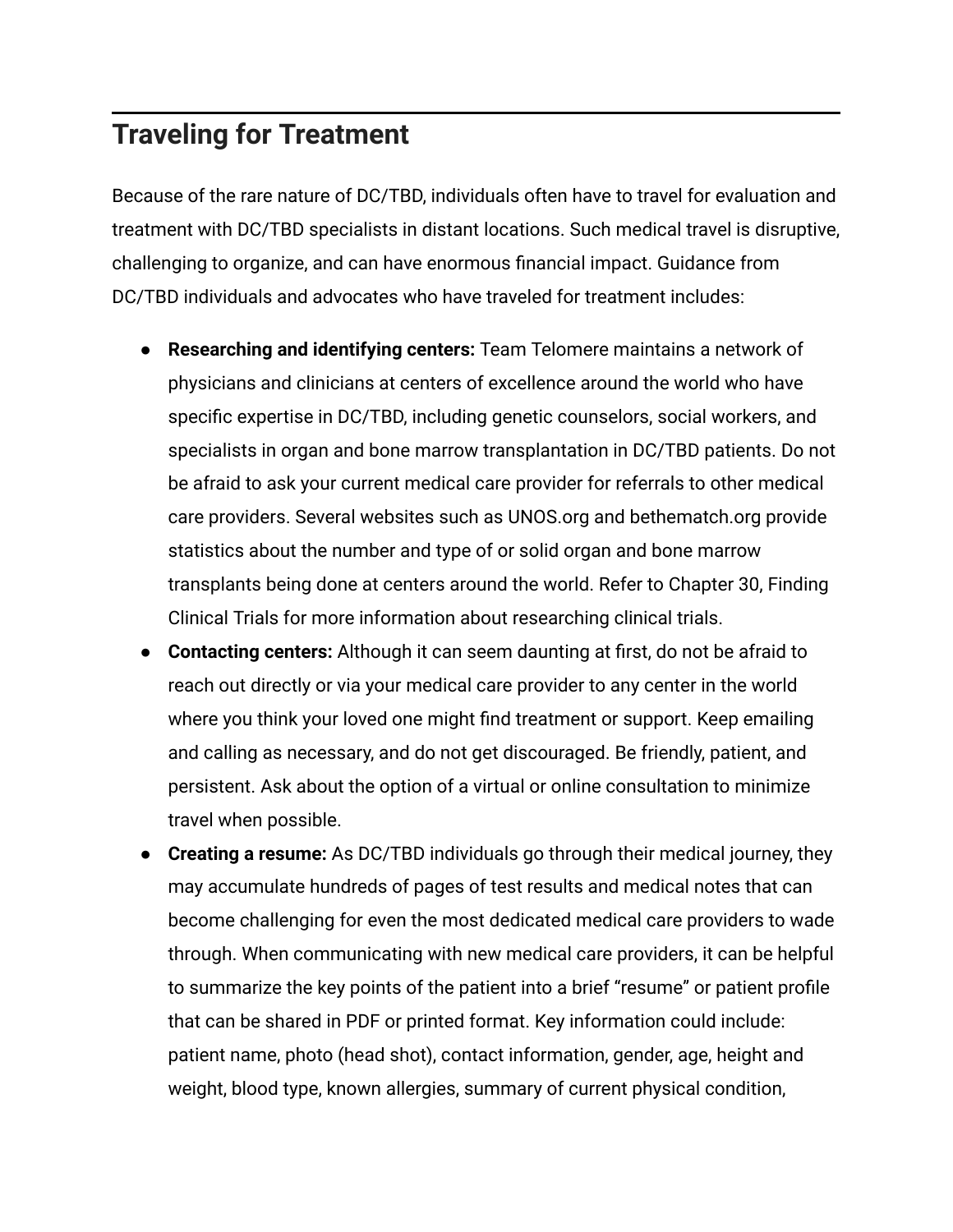family status, medical history in bullet points, relevant family history, description of treatments to date, list of centers and physicians (with contact information) where care has been provided, most recent lab results, and treatment goal. Be sure to include a link to the Team Telomere Clinical Guidelines! The 5-page health summary templates in the Appendix of Chapter 26, Transitioning from Pediatric to Adult Medical Care, can be useful for this.

- **Talking to other families:** Through Team Telomere's family chats, Facebook groups, and other forums, reach out to other patients and their family members. Compare notes about your experiences.
- **Working with your health insurance provider:** Talk to your insurance provider about what is covered if you travel outside your local area. Some health insurance providers can connect you with a specialized caseworker who can help you navigate and manage the costs of organ or bone marrow transplantation.
- **Reaching out for help from your network:** While some members of the family are traveling to distant medical centers, other family members may be left at home to continue their lives. Reach out to your support network to find help for those remaining at home, for example, asking a grandparent, aunt/uncle, or trusted friend to come stay with children left at home while parents are traveling with another child. As much as possible, keep in regular touch with family members at home, e.g., through text messaging, Zoom, FaceTime, and other electronic communications.
- **Reaching out for help at the center:** Large medical centers around the world often provide support services for patients who are traveling long distances to those centers for care. The range of services varies widely from center to center but can include such offerings as reduced-price, long-term housing for patients and caregivers, meal vouchers, free shower access, travel to and from the local airport, and translation services for international patients.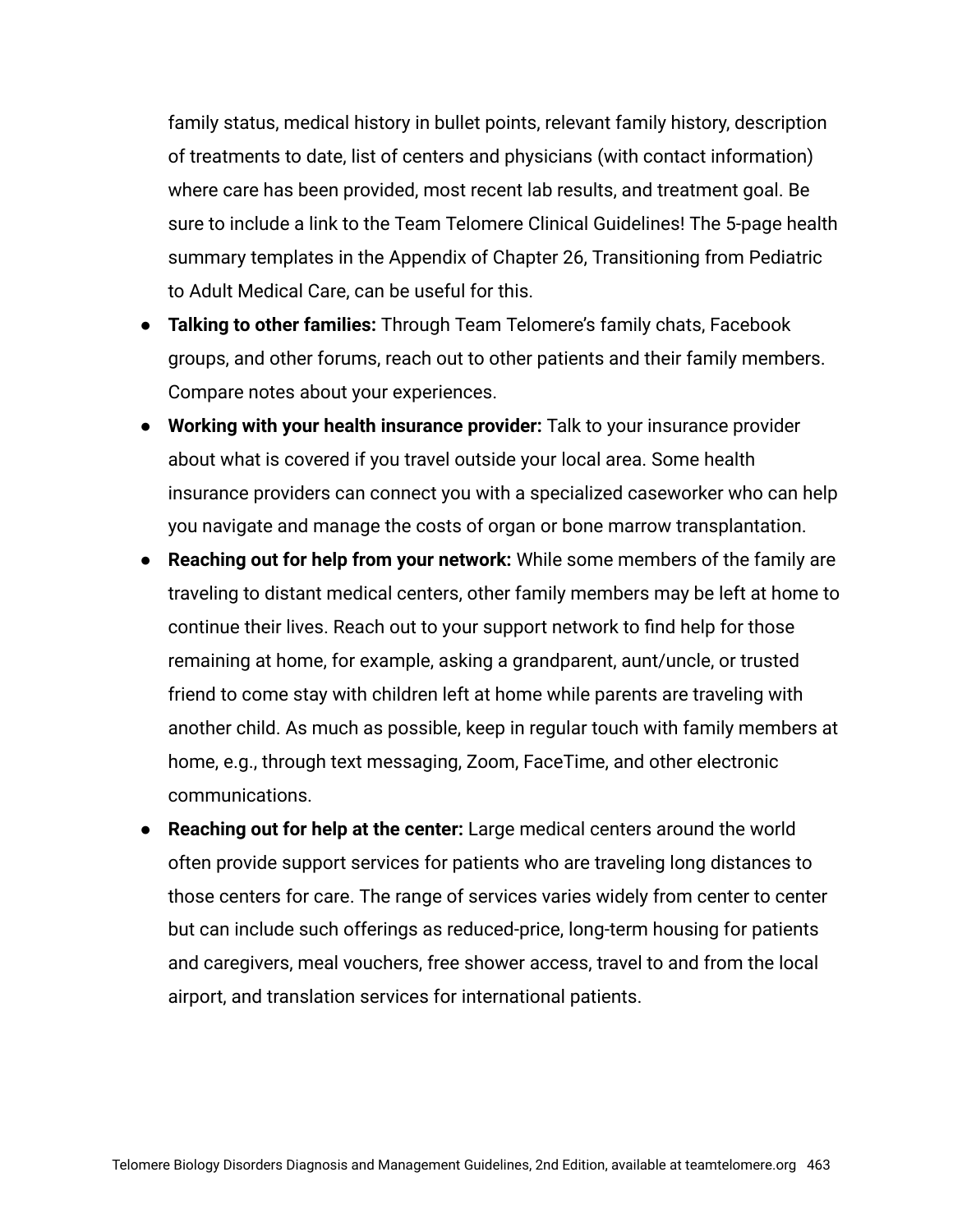## **Conclusion**

DC/TBD remains a difficult diagnosis to deliver and a complicated illness to live with. However, the connections within an affected family may run deeper than those of their healthy peers, as their experiences teach them a great deal about life. Parents of and those with DC/TBD sometimes describe having a greater appreciation for the things they do with their children, learning how to experience each day to its fullest and enjoying and valuing life. Patients, partners, and parents talk about being stronger than they realized and their ability to endure. The resilience exhibited by many of those affected with DC/TBD and their family members is truly remarkable; it reflects their ability to cope with this unique illness day-to-day. Given the complexity of family dynamics, the genetic components of DC/TBD, and the various roles and responsibilities that exist for affected individuals and family members, the support of Team Telomere and the commitment of professionals around the world united in advancing research and the treatment of DC/TBD, must be recognized as major components in enhancing the emotional well-being of those living with DC/TBD.

It is important for individuals to have the chance to tell their DC story; sharing one's own narrative leads to a personal place of healing.